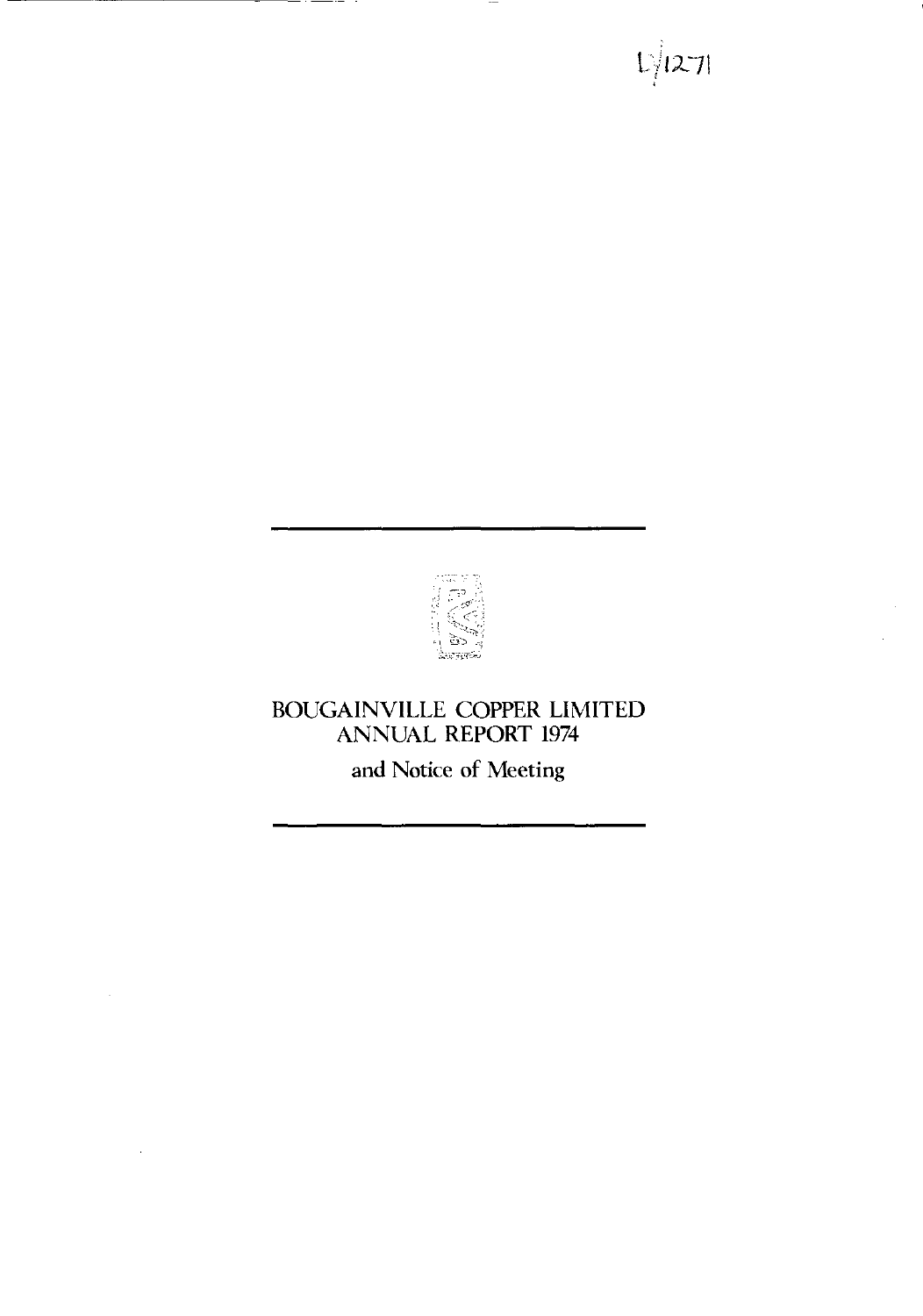## BOUGAINVllLE COPPER LIMITED

Bougainville Copper Limited is a Papua New Guinea Company. It is listed on the Member Exchanges of the Australian Associated Stock Exchanges and the Stock Exchange Association of New Zealand. LOCATION AND PRODUCTS

Panguna, in South-central Bougainville, is the centre of operations. Company employees are housed at Panguna and also at Arawa on the east coast of the island. The Company's production operations, covering the mining and processing of ore at Panguna, continues on a 24 hour a day-3 shift basis. The concentrate produced containing mainly copper, but also gold and silver, is pumped 26 km to Anewa Bay on the east coast from where overseas shipments are made.

## Notice of Meeting

- ----- ------------------------------------

THE ANNUAL GENERAL MEETING OF BOUGAINVILLE COPPER LIMITED WILL BE HELD AT 10.00 A.M. ON TUESDAY, 15TH APRIL, 1975 IN THE RECREATIONAL COMPLEX. PANGUNA, BOUGAINVILLE, P.N.G. A SEPARATE NOTICE OF MEETING IS ENCLOSED. ALL SHAREHOLDERS ARE CORDIALLY INVITED TO ATTEND.

## **Contents**

| Chairman's Statement 3                         |
|------------------------------------------------|
|                                                |
|                                                |
|                                                |
|                                                |
|                                                |
| Bougainville Copper in the P.N.G. Economy22-24 |
|                                                |

H R H. THE PRINCESS ANNE INSPECTS APPRENTICE TRAINING AT THE MINE TRAINING COLLEGE, PANGUNA,<br>DURING THE VISIT BY MEMBERS OF THE ROYAL FAMILY TO BOUGAINVILLE.

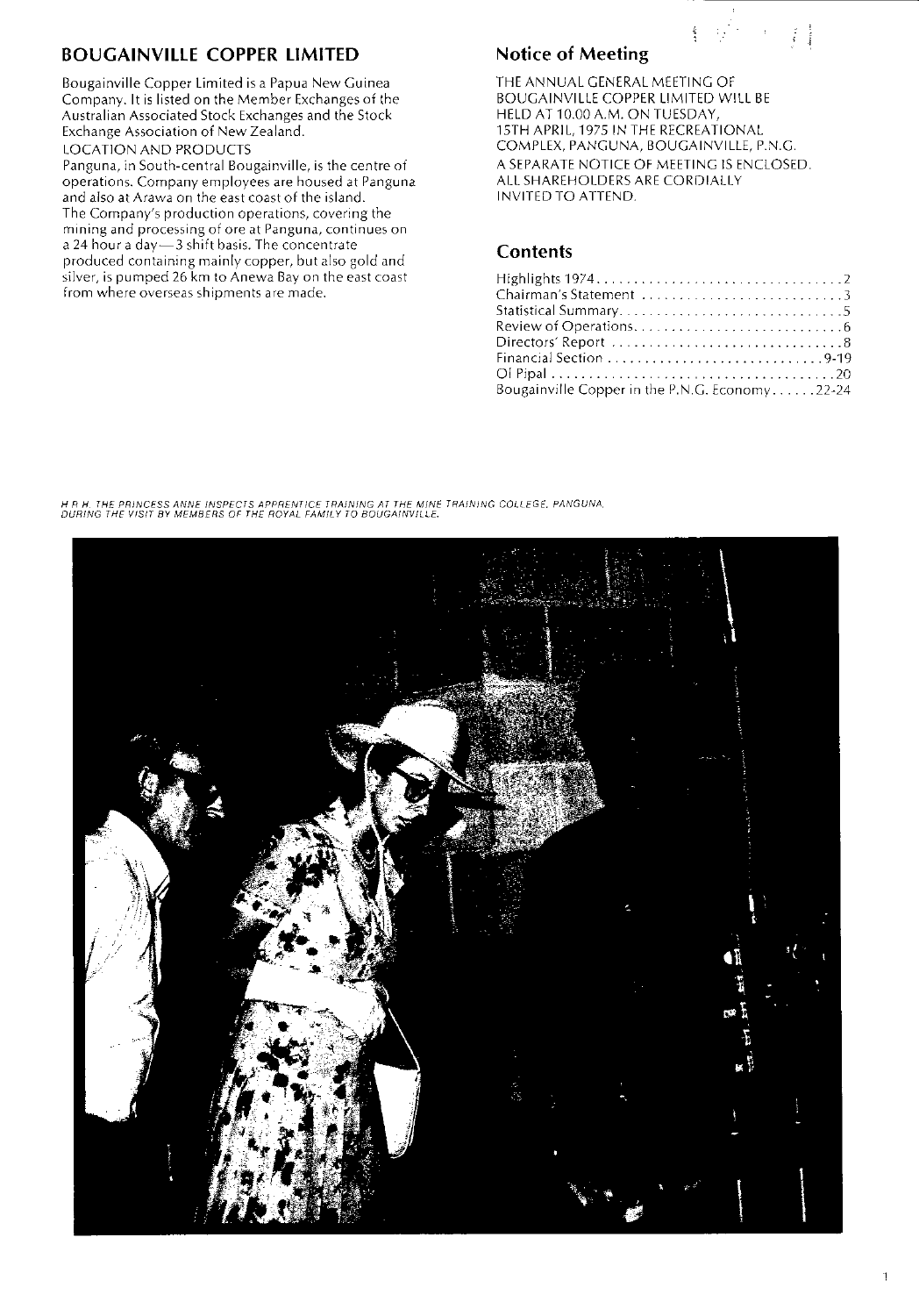## **DIRECTORS**

F. F. ESPIE, O.B.E. (CHAIRMAN)

R. W. BALLMER (MANAGING DIRECTOR)

J. L. AUNA

R. H. CARNEGIE

B. E. FAIRFAX-ROSS, C.B.E.

J. T. GUNTHER, CM.G., O.B.E.

J. T. RALPH

I. F. TARUA

SECRETARY J. C RENNIE

#### BOUGAINVILLE COPPER LIMITED (Incorporated in Papua New Guinea)

REGISTERED OFFICE:<br>PANGUNA, BOUGAINVILLE, P.N.G.

*SHARE REGISTERS:*<br>MELBOURNE: 95 COLLINS STREET, MELBOURNE.<br>CANBERRA: 78 NORTHBOURNE AVENUE, CANBERRA CITY, A.C.T.<br>PANGUNA: PANGUNA, BOUGAINVILLE ISLAND,<br>PAPUA NEW GUINEA.<br>UNITED KINGDOM: C/O CENTRAL REGISTRATION LIMITED,<br> STOCK EXCHANGES:<br>LISTED ON THE PRINCIPAL EXCHANGES IN ALL<br>AUSTRALIAN STATES AND NEW ZEALAND.

### **HIGHLIGHTS 1974**

#### February

Her Majesty Queen Hizabeth  $\rm{I\!I}$  visited Bougainville with members of the Royal Family

#### March

First Annual General Meeting, as a Public Company, held at Panguna.

#### April

Final dividend of \$53.475.000 paid from 1973 earnings L.M.E. copper price reached a record £stg.1 400 per tonne.

#### **September**

Devaluation of Australian Dollar by 12% and abandonment of direct link with United States Dollar.

#### October

Heads of Agreement signed by P.N.G. Government and Company for variation of 1967 Bougainville Copper Agreement. Largest shipment to date from Anewa Bay-28.657 wet tonnes of concentrate.

#### **November**

Interim dividend of \$26.737.500 paid from 1974 earnings.

#### December

Extraordinary General Meeting of Members ratified variations to the 1967 Agreement with the Government of Papua New Guinea. Production of copper in concentrate a record 184.083 tonnes for year. Record shipments totalling 718-373 wet tonnes concentrate for year.

Consolidated net earnings for year: \$114.579.123.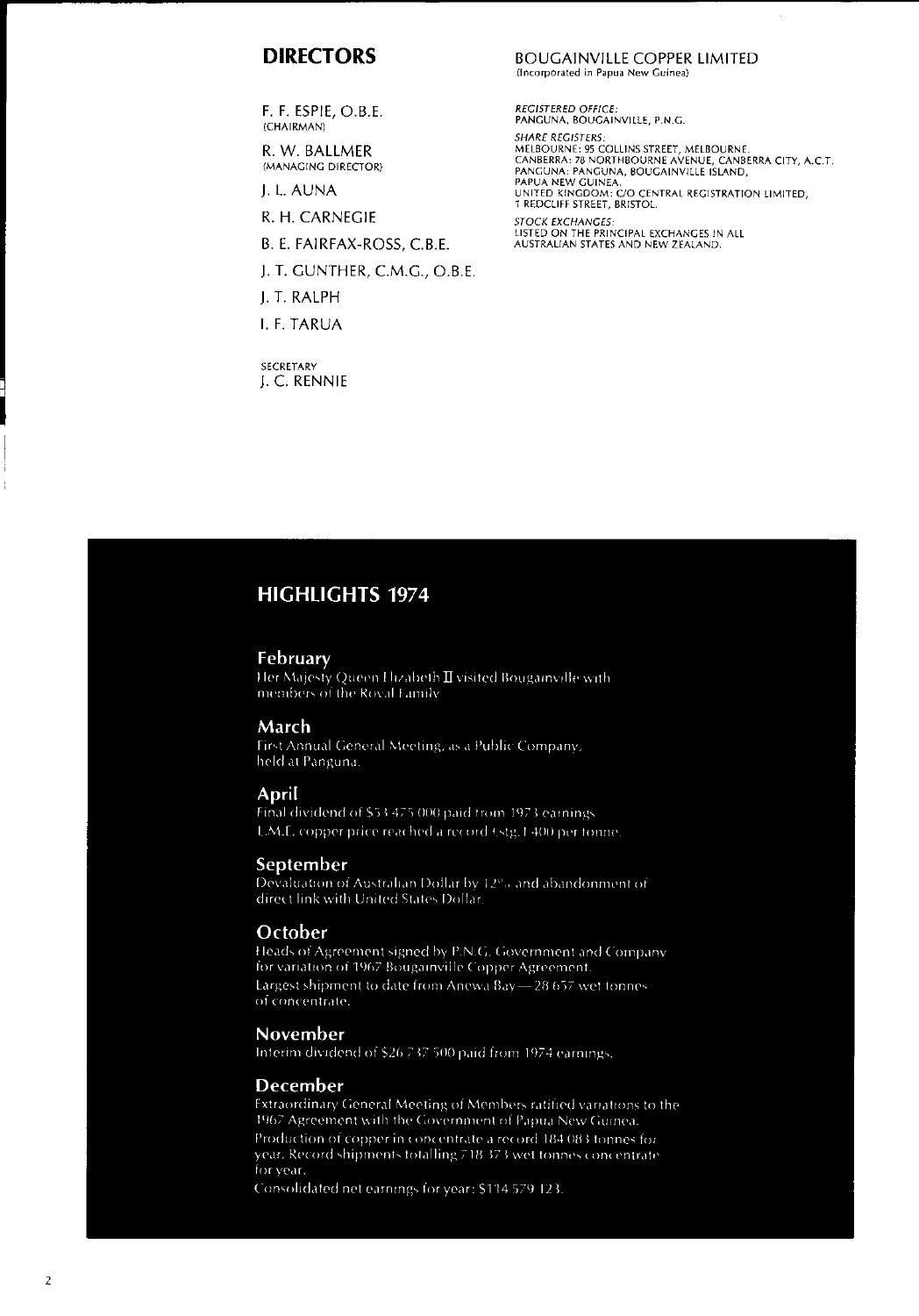## **CHAIRMAN'S STATEMENT**



**MR** *F, F.* **ESP/E, CHAIRMAN** 

While 1974 was a year of consolidation and planned development for the Company, it was also one in which the Company was exposed to the results of marked deterioration in the world's major economies, rapidly escalating costs and copper price instability. In addition during 1974 the Bougainville Copper Agreement was amended in such a way as to substantially increase the benefits to be derived by the Papua New Guinea Government and consequently to reduce those for the shareholders.

In spite of all these problems, I am pleased to report that the net earnings for the twelve months, after provision for depreciation, amortisation, royalties and taxation payable to the Government of Papua New Guinea, was \$114 579 123. Of this, \$8 245 351 represented realised exchange gains.

Total sales for the year were 192 257 tonnes of copper, exceeding 1973 results. Except for 1 200 tonnes of copper resulting from previous toll treatment, this copper was contained in concentrates.

During 1974 the Government of Papua New Guinea requested the Company to renegotiate the Bougainville Copper Agreement which regulates the basis for the Company's operation in Papua New Guinea. After carefully considering the various alternatives directors agreed to this and later agreed to recommend results of the renegotiation to the shareholders at an Extraordinary General Meeting held on 10th December, 1974. Shareholders ratified the proposed amendments to the Agreement which became effective on the 23rd December, 1974 when the High Commissioner assented to the Act.

The revised Agreement provides for significant financial changes. The tax exempt period, originally scheduled to terminate on 1st April, 1975 was terminated from 1st January 1974. In addition the Company lost the benefit of accelerated depreciation allowances and the 20% tax exemption for income earned from the production of copper.

Under the revised Agreement the Company also becomes liable to tax at a marginal rate of 70% when its taxable income exceeds a certain level. This level may change from year to year according to a formula which takes into account such items as capital additions, depreciation and changes in currency relationships. In addition the level may be changed by mutual agreement for other factors such as world inflation.

Dividends in respect of 1974 will total \$73528125 of which \$14 705 625 will be paid to the Papua New Guinea Government and the Investment Corporation of Papua New Guinea. The Papua New Guinea Government will also receive withholding tax amounting to approximately \$8.8 million on dividends paid to non-residents of Papua New Guinea. Tax payable to the Government in respect of 1974 operations amounts to \$66.5 million while royalty payments amount to \$3.5 million, making total disbursements to the Government and the Investment Corporation of \$93.5 million.

A surge in demand in the first part of the year carried the copper price to a record high of £stg. 1 400 per tonne by 1st April, 1974; but from that point the price began to fall. As excess stocks of refined copper accumulated, prices fell precipitously to a low of £stg. 529 per tonne on the last day of the year. Gold and silver prices improved over the year.

In the latter part of the year stocks of copper metal increased substantially in Japan. As a result, Japanese buyers requested suppliers to reduce deliveries of concentrates in December 1974 and January 1975. The Company agreed to the requested reduction of 15% for this period. The future position is uncertain but the possibility of reduced shipments over a longer period cannot be dismissed.

The Australian dollar was devalued by 12% on 25th September 1974 and at the same time its tie to the American dollar was severed. This change improved **the Company's earnings position since sales receipts**  are received in United States dollars.

The Company realised exchange gains during 1974 when effecting repayment of some outstanding loans. The amount, while not as significant as 1973, is reflected in the Earnings Statement.

1974 was a year in which major world economies were severely strained by rampant inflation and a **simultaneous severe downturn in economic activity.**  These economic problems, which gained strength during 1974, are continuing into 1975.

The uncertainties facing your Company in the immediate future are, to a large extent, shared by most companies. With the physical and human **resources which the Company possesses we see no**  reason why these challenges cannot be met.

In August, 1974 Mr. M. Morauta, one of the two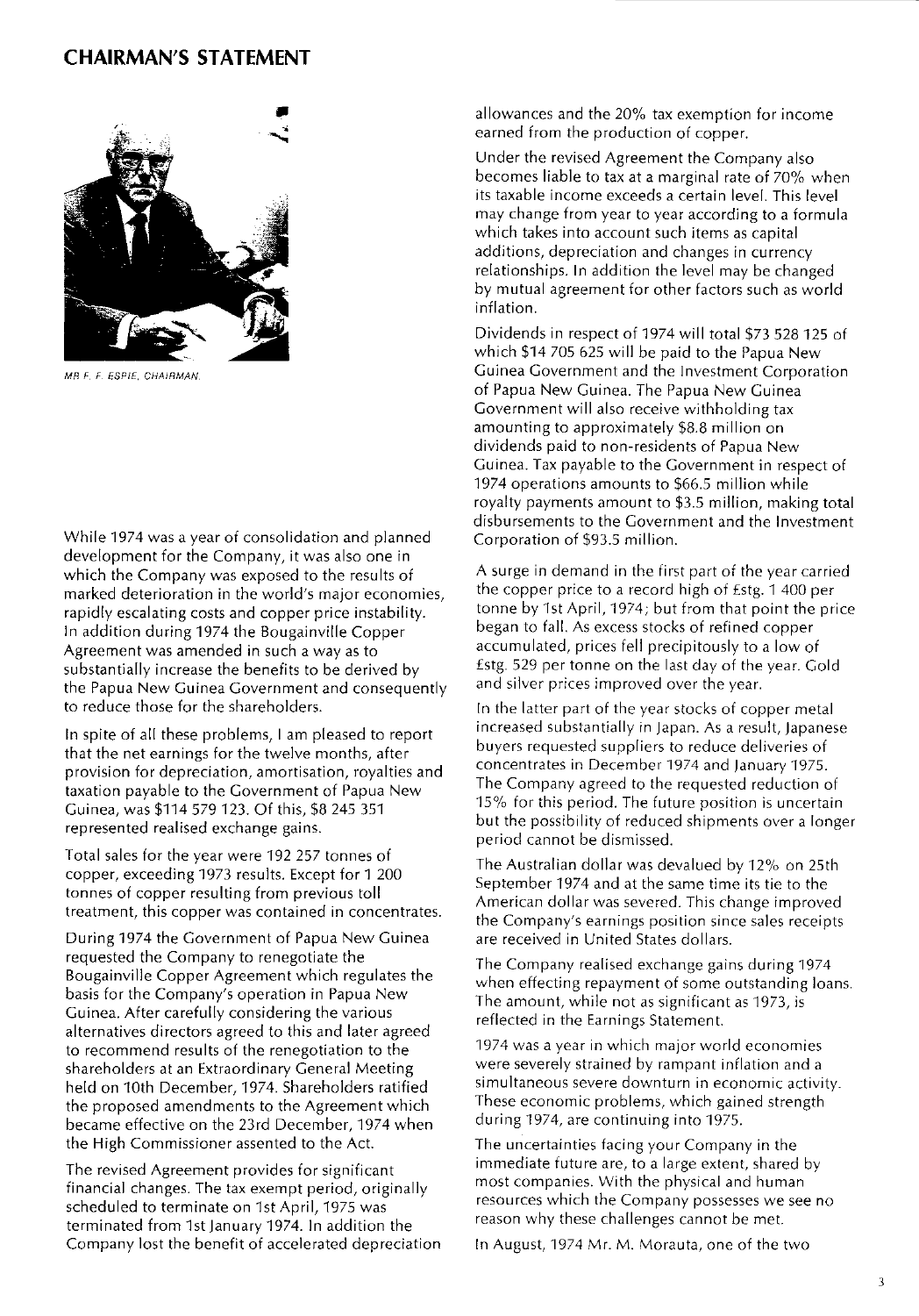nominees of the Government of Papua New Guinea, resigned as a director of the Company. He was replaced by Mr. I. F. Tarua. Also Dr. J. T. Gunther who joined the Board in 1972 and who now retires by rotation has decided for personal reasons not to seek **re-election.** 

Your directors are most appreciative of the advice and assistance which Mr. Morauta and Dr. Gunther have given to them and to the Company during their terms **as directors.** 

The progress made and the financial results of the Company during 1974 could not have been achieved without the enthusiasm and dedication displayed by all Company staff and employees. The directors express their sincere thanks for their untiring efforts over the past twelve months, realising all too well the significant contributions which have been made.

Hope

F. F. ESPIE, Chairman. **6th February, 1975.** 



I I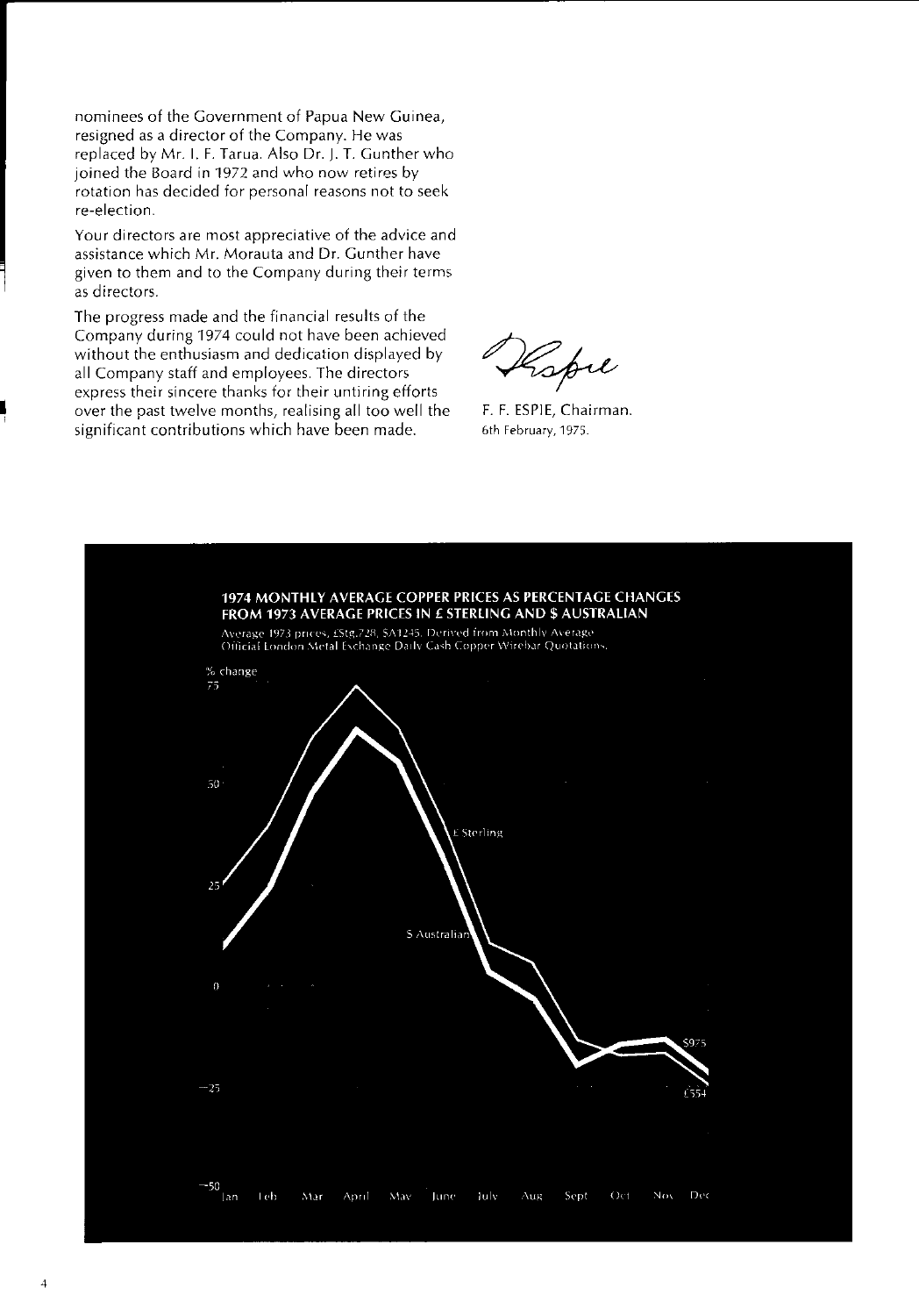# **STATISTICAL SUMMARY**

|                                                                                        |                          | 1974    | 1973     | 1972*    |
|----------------------------------------------------------------------------------------|--------------------------|---------|----------|----------|
| ORE AND WASTE REMOVED                                                                  | (millions of tonnes)     | 56.00   | 56.65    | 46.75    |
| ORE MILLED                                                                             | (millions of dry tonnes) | 30.14   | 29.14    | 21.89    |
| ORE GRADE-COPPER                                                                       | (per cent)               | 0.70    | 0.73     | 0.76     |
| $ GOLD$                                                                                | (grams/tonne)            | 1.02    | 1.03     | 0.77     |
| –SILVER                                                                                | (grams/tonne)            | 2.12    | 1.99     | 2.06     |
| CONCENTRATE PRODUCED                                                                   | (dry tonnes)             | 640 818 | 650 172  | 438 115  |
| <b>CONTAINED COPPER PRODUCED</b>                                                       | (tonnes)                 | 184 083 | 182 890  | 123 961  |
| <b>CONCENTRATE GRADE-</b>                                                              |                          |         |          |          |
| -COPPER                                                                                | (per cent)               | 28.73   | 28.13    | 28.29    |
| -GOLD                                                                                  | (grams/tonne)            | 32.0    | 31.6     | 27.25    |
| -SILVER                                                                                | (grams/tonne)            | 72.0    | 69.0     | 69.3     |
| <b>CONCENTRATE SHIPPED</b>                                                             | (wet tonnes)             | 718 373 | 676 581  | 471 120  |
| WORK FORCE AT 31ST DECEMBER (Papua New Guinea) -                                       |                          |         |          |          |
| -OVERSEAS                                                                              | (number)                 | 980     | 929      | 971      |
| $-LOCAL$                                                                               | (number)                 | 3 2 4 2 | 2915     | 2594     |
| <b>AVERAGE METAL PRICES</b>                                                            |                          |         |          |          |
| $-COPPER$<br>London Metal Exchange<br>cash sellers price for<br>electrolytic wire bars | (£Stg./tonne)            | 877.00  | 727 73   | 428.09   |
| -GOLD<br>Mean of London<br>Gold Market                                                 | (US\$/oz.)               | 158.7   | 97.3     | 58.2     |
| $-SILVER$<br>Spot price, London<br>Silver Market                                       | (UK pence/oz.)           | 199.5   | 103.7    | 67.4     |
| NUMBER OF SHAREHOLDERS AT 31ST DECEMBER                                                |                          | 55 558  | 45 3 5 3 | 46 726** |
| ISSUED CAPITAL AT 31ST DECEMBER (\$'000)                                               |                          | 133 687 | 133 687  | 130 000  |
| CONSOLIDATED NET EARNINGS (\$'000)                                                     |                          | 114 579 | 158 411  | 27 679   |
| DIVIDENDS IN RESPECT OF YEAR (\$'000)                                                  |                          | 73 528  | 80 212   | 11 000   |
|                                                                                        |                          |         |          |          |

NOTES:

"Full year fjgures; but commercial production commenced 1 st April, 1972.

\*\* 1972 figure is for Bougainville Mining Limited.

 $\bar{z}$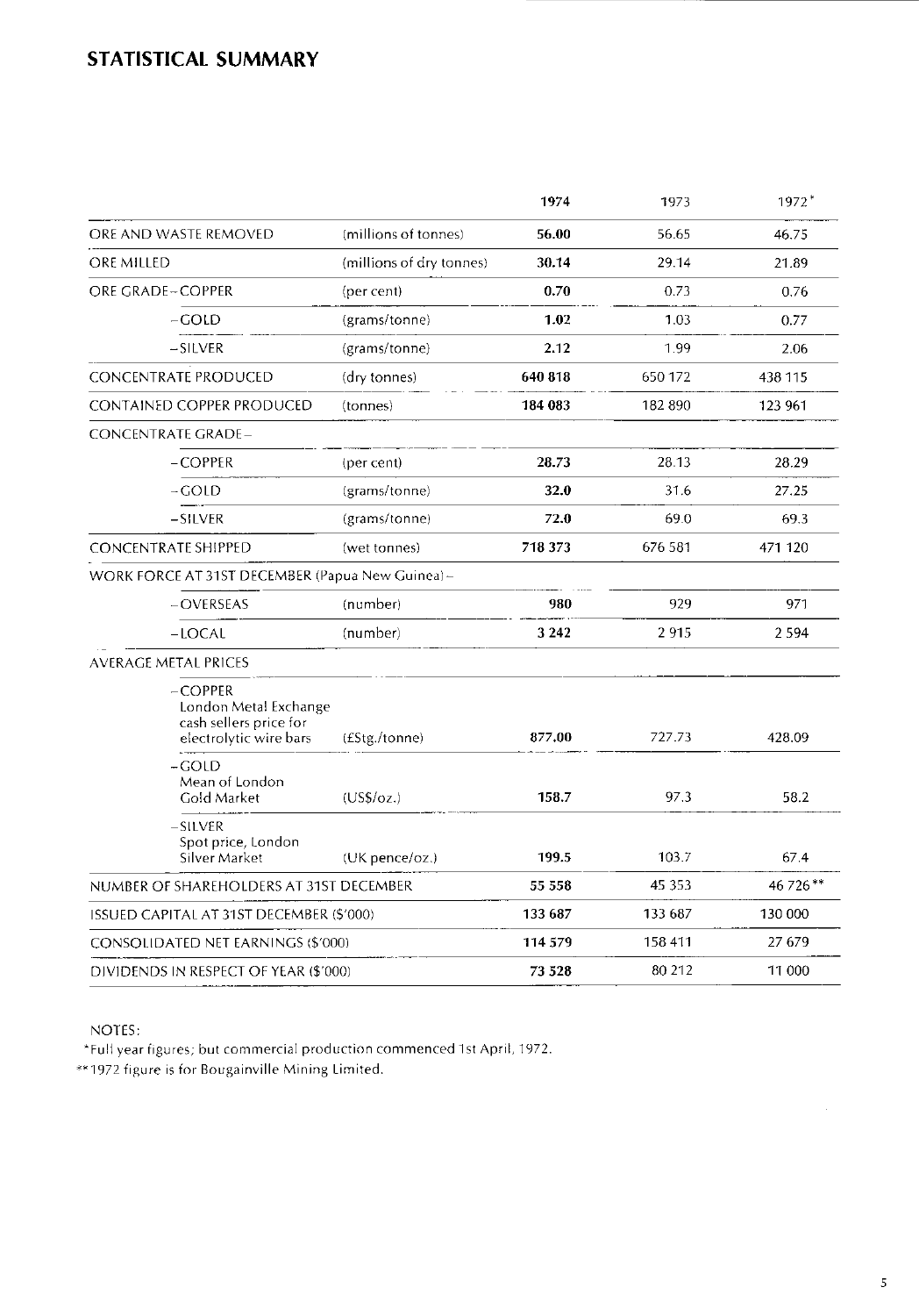## REVIEW OF OPERATIONS



MR R W, BALLMER, MANAGING DIRECTOR

Ore reserves: A modest drilling programme, started in late 1973, provided information needed for refining mining plans. There has been no increase in measured ore reserves which, at the end of the year, were approximately 870 million tonnes containing 0.47% copper and 0.53 grams of gold/tonne.

Production: In 1974 a total of 56 000 525 tonnes of are and waste was removed from the mine. Of this 30142669 tonnes of ore were milled and from this, concentrates containing 184 083 tonnes of copper were produced. The statistics are set out in the table below:

| <b>PRODUCTION</b>                   | Year Ended<br>31 Dec. '74 | Year Ended<br>31 Dec. '73 |
|-------------------------------------|---------------------------|---------------------------|
| Ore Milled (millions of dry tonnes) | 30.14                     | 29.14                     |
| Ore Grade:                          |                           |                           |
| Copper (percent)                    | 0.70                      | 0.73                      |
| Gold - grams/tonne                  | 1.02                      | 1.03                      |
| Silver--grams/tonne                 | 2.12                      | 1.99                      |
| Concentrate Produced (dry tonnes)   | 640 818                   | 650 172                   |
| Concentrate Grade:                  |                           |                           |
| Copper (percent)                    | 28.73                     | 28 13                     |
| Gold--grams/tonne                   | 32.0                      | 31.6                      |
| Silver- $-g$ rams/tonne             | 72.0                      | 69.0                      |

The mine and concentrator operated satisfactorily during the year. The benefit from a full year's operation of the ninth ball mill and improvements made to crushing and grinding circuits offset effects of mechanical and industrial delays. As plant operations improved, copper recovery and concentrate grade increased slightly despite a fall in head grade.

Mining operations were carried out for 365 days and were free of major problems; however, increased length of hauls tended to reduce overall mine production.

The concentrator operated for 361 days during the year. Both improved maintenance methods and computerised control of the grinding circuits are being studied as ways of minimising throughput problems associated with the processing of lower grade ores.

Marketing: Deliveries to buyers during the year reached record levels and absorbed all available production. Total sales for the year amounted to 192257 tonnes of copper. Except for 1 200 tonnes of copper resulting from earlier toll treatment, this copper was contained in concentrates. Concentrate shipments also contained 21 274 kilograms of gold and 47 666 kilograms of silver.

The strong world demand experienced in the first part of the year was matched by production but by mid-year excess stocks began to accumulate, particularly in Japan. The strong demand at the beginning of the year pushed prices to a record high of £stg 1400 per tonne on 1st April, 1974, but by year-end slackening in demand and the existence of excess stocks combined to force the price down to £529 per tonne.

In spite of the precipitous drop, high prices in the early part of the year resulted in an average price for the year of £877 per tonne compared with an average price of £728 per tonne for 1973. The average London gold market price for the year was \$US 158.7 per ounce compared with \$US 97.3 per ounce in 1973. The average price for silver during 1974 on the London silver market was 199.5 UK pence per ounce as compared with 103.7 UK pence per ounce in 1973. Sales receipts are received in United States dollars; therefore the 12% devaluation of the Australian dollar in the latter part of the year represented an improvement in prices when expressed in Australian dollars, the present currency of Papua New Guinea. Papua New Guinea will introduce its own currency, the Kina, in April 1975.

SHIPPING: During the year there were 33 shipments of concentrate from Anewa Bay carrying some 718373 wet tonnes of concentrate. The largest shipment for the year, and to date, was 28 657 wet tonnes of concentrate for Hamburg. As a result of the copper surplus which existed in Japan in the latter part of the year, suppliers were requested to reduce December and January shipments by 15%. The Company, as did most other Pacific Basin producers, agreed to this reduction.

Finance: In September the Australian dollar was devalued by 12% and its direct links with the United States dollar were severed. This was reflected in an improvement in the Company earnings for the year but reduced the amount standing to the credit of the Exchange Fluctuation account by 512 188 731. At the end of 1974 the credit balance of this account stood at \$19 077 715. The repayment during this year of loans denominated in U.s. dollars resulted in realised exchange gains of \$8 245 351. Outstanding loans at the end of the year amounted to \$139438696.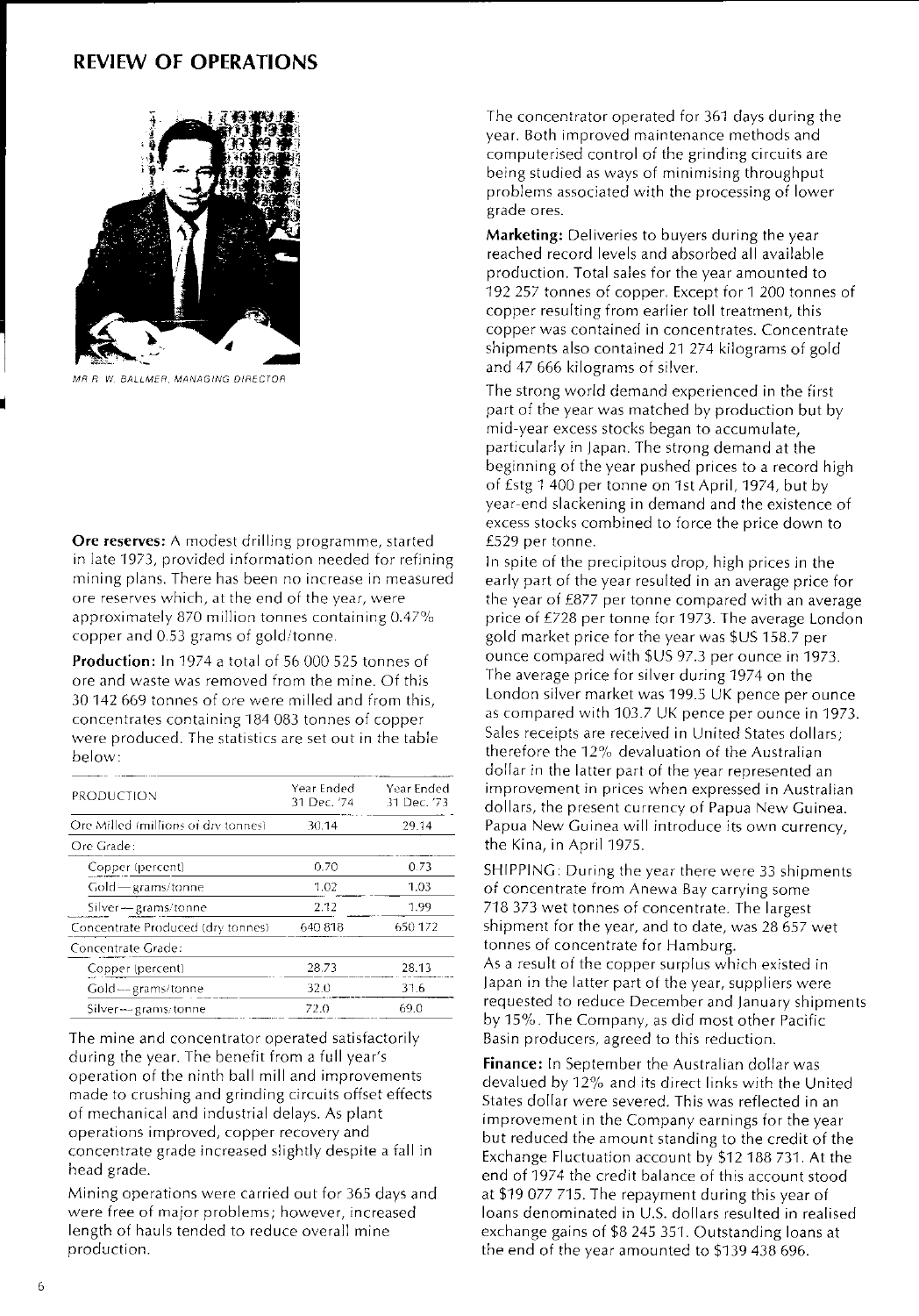**Training and Education:** Localisation of the Company workforce made further good progress during the year. The Company's high priority for its localisation programme is supported by a comprehensive training organisation. At the end of the year approximately 77% of the workforce were Papua New Guineans. During the year a record total of 1949 people received **vocational training in a variety of categories; in addition some 322 apprentices in various crafts were in training.** 

Professional education opportunities have been further enlarged and there are now 62 Company scholarship holders at Papua New Guinea tertiary education centres. At year end there were 80 trainees at the certificate level preparing for supervisory appointments.

**Environment:** Constant monitoring of tailings waste disposal and plant effluents is carried out by the Company in consultation with Government representatives. Research work is being directed toward the revegetation of the dump and tailings **areas.** 

R. W. BALLMER, Managing Director. **6th February, 1975.** 

**POURING FUSED CONCENTRATE SAMPLE INTO MOULDS IN FIRE ASSAY FOR ESTIMATION OF GOLD AND SILVER CONTENT** 

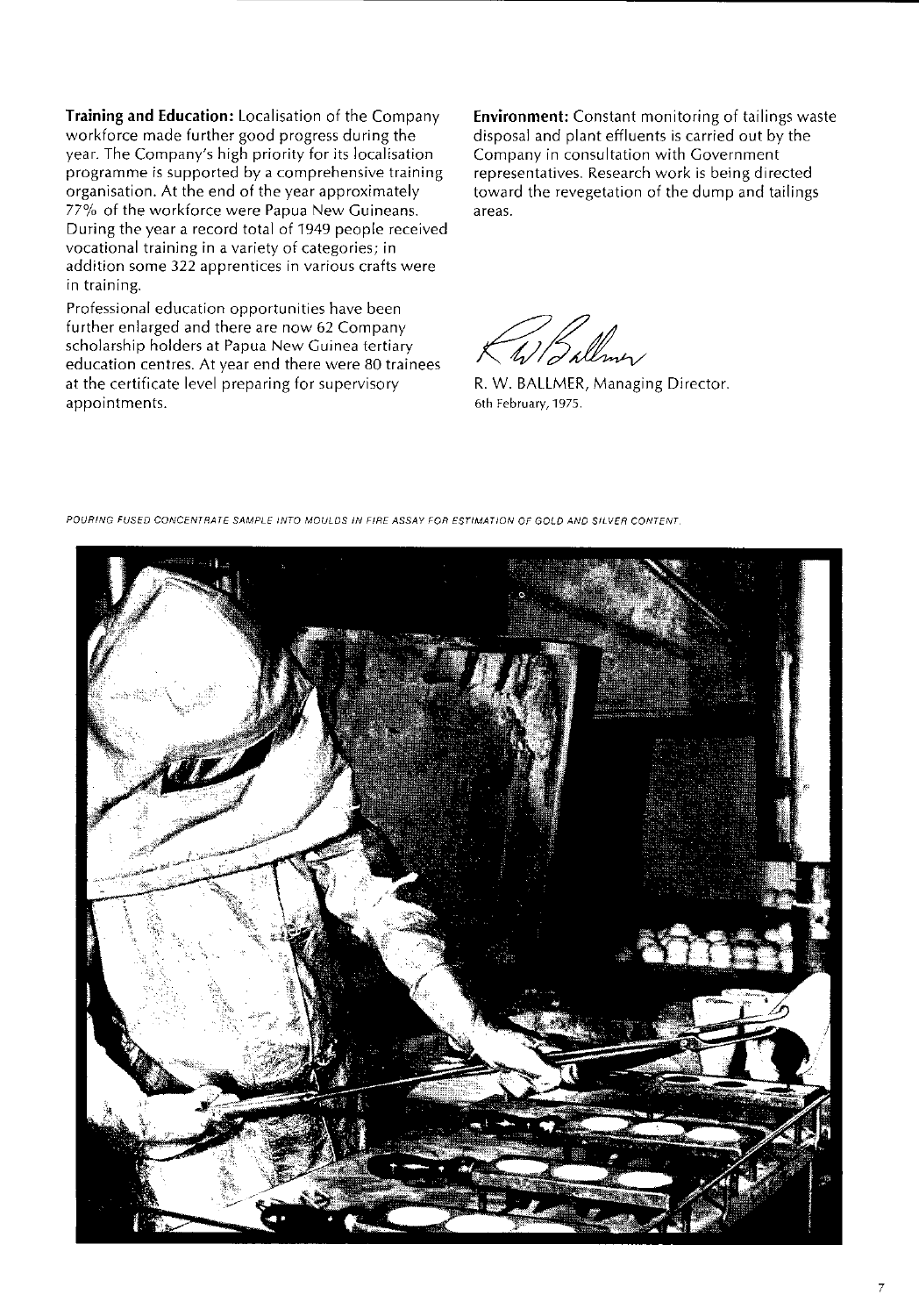# **DIRECTORS' REPORT**

To the Members:

Net earnings: The Company's consolidated net earnings for 1974 totalled \$114 579 123 after providing 528453476 for depreciation and amortisation, \$3,486,961 for royalties and \$66,473,559 for income tax.

Capital: There was no change in the Company's capital structure during the year and at 31st December 1974 the paid up capital of the Company was 5133 687 500 representing 267 375 000 shares on issue to shareholders,

Exchange fluctuation: On 25th September 1974, the Australian dollar was devalued by 12 percent against the United States dollar, In addition it was announced that the previous tie with the United States dollar would be discontinued.

As a result of movements in currencies during the year, there has been a decrease in the un realised exchange gain on United States dollar loans of \$A 12 188 731 at :31st December 1974. As exchange gains are realised, they are taken into earnings at the time of repayment of loans designated in United States dollars, Repayment of United States dollar loans in 1974 resulted in a realised exchange gain of \$A 8 245 351 which was transferred from the Exchange Fluctuation account to earnings.

The Company held part of its cash balances in United States dollars at the time of the devaluation, These balances were revalued and resulled in a gain of SA1 304 846 which has been credited to 1974 earnings,

loans: Loan repayments totalling \$36 903 589 were made during the year. At 31st December 1974, outstanding loans, totalling \$A 139 438 696 were as follows:-

- , Credit Agreement Seven year loans \$US 67 400 000 (\$A 50 791 258)
- Japanese Cash Loan Agreement SUS 22 000 000 (\$A 16 578 749)
- Japanese Equipment Loan Agreement \$US 16 349 486 (\$A 12 320 636)
- Eximbank Loan \$US 42 700 000 (\$A 32 177 846)
- Deferred payment arrangements with Australian suppliers
- (guaranteed by Export Payments Insurance Corporation) \$A 17194126
- Papua New Guinea Banking Corporation Housing Loan \$A 10 376 081 (This loan was transferred from the Commonwealth Savings Bank of Australia during 1974),

All loans with the exception of the Papua New Guinea Banking Corporation Housing Loan, deferred payment arrangements with Australian suppliers and overdraft facilities, are secured by a charge over shares held by Conzinc Riotinto of Australia Limited, the Government of Papua New Guinea and the Investment Corporation of Papua New Guinea, Shares directly held by the public in the Company are not encumbered,

Dividends: An interim dividend of 10 cents per share was declared on 9th September and paid on 1st November 1974,

A final dividend of 17,5 cents per share was declared payable on 3rd April, 1975, Withholding tax will be deducted from dividends paid to non-Papua New Guinea shareholders, This dividend will bring the total dividend in respect of 1974 earnings to 27,S cents per share.

Directors: In accordance with Article 94 of the Company's Articles of Association, Dr, J, T, Gunther, C.M.G., O.B.E., and Mr. J. L. Auna retire. Mr. Auna being eligible, offers himself for re-election, In accordance with Article 85 of the Company's Articles of Association, Mr, L F, Tarua, who was appointed to the Board on 13th August 1974, holds office until the conclusion of the Annual General Meeting, and being eligible, offers himself for re-election.

Auditors: The retiring Auditors, Coopers & Lybrand, being eligible, offer themselves for re-appointment

Statutory: In accordance with the provisions of Section 162 of the Companies Act 1963, as amended to date, the directors state that in their opinion:

- 1, The results of the Company's operations in the year under review have not been materially affected by items of an abnormal character except as mentioned in this report.
- 2, No circumstances have arisen which render adherence to the existing method of valuation of assets or liabilities of the Company misleading or inappropriate,
- 3, No contingent liabilities have arisen since the balance date of the accounts, 31st December 1974, and the date of this report, 6th February 1975,
- 4, No contingent liability has become enforceable or is likely to become enforceable within twelve months from the date of this report which will materially affect the Company in its ability to meet its obligations as and when they fall due,

For and on behalf of the Board,

Hope

F, F, ESPIE, Chairman, 6th February, 1975.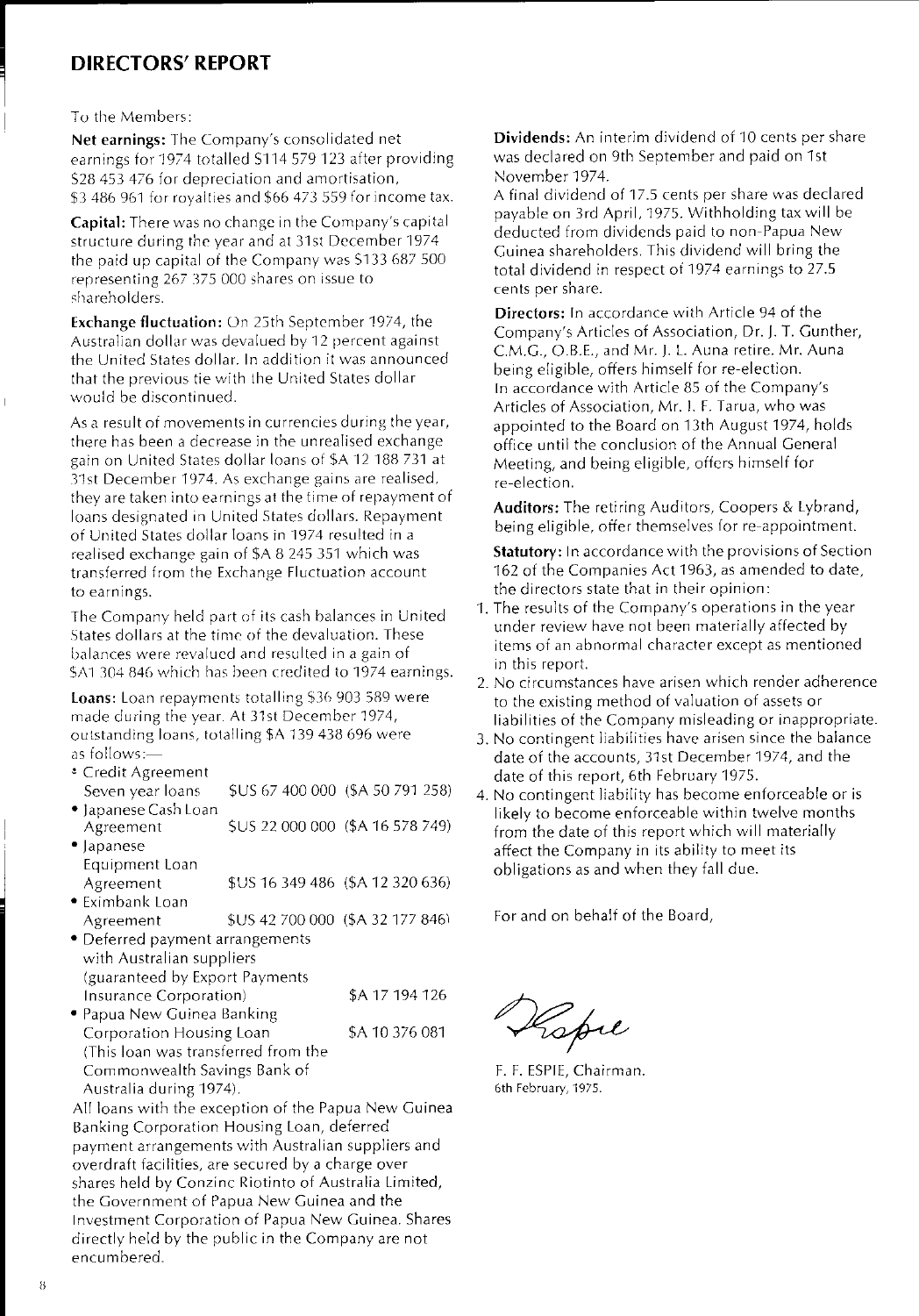### BOUGAINVILLE COPPER LIMITED AND SUBSIDIARY COMPANY

# **SIMPLIFIED BALANCE SHEET**

| WHAT WE OWN (ASSETS)                                                            | \$ Million |  |
|---------------------------------------------------------------------------------|------------|--|
| MINE LEASES, TREATMENT PLANT, HOUSING, POWER STATION,<br>PORT FACILITIES, ETC.  | 352.3      |  |
| COPPER CONCENTRATE IN STORAGE AWAITING SHIPMENT<br>AND STORES ON HAND           | 24.4       |  |
| MONEY HELD BY BANKS ON DEPOSIT AND IN CASH                                      | 129.7      |  |
| AMOUNTS OWED TO YOUR COMPANY MAINLY FOR COPPER<br>CONCENTRATES RECENTLY SHIPPED | 51.5       |  |
|                                                                                 | 557.9      |  |

| LESS WHAT WE OWE (LIABILITIES)                                            |       | 쨢 |
|---------------------------------------------------------------------------|-------|---|
| LONG TERM LOAN BORROWINGS TO BE REPAID AFTER 1975                         | 121.1 |   |
| SHORT TERM OVERDRAFT                                                      | 5.0   |   |
| LOAN BORROWINGS TO BE REPAID DURING 1975                                  | 18.3  |   |
| AMOUNTS OWING TO SUPPLIERS AND OTHERS<br>FOR GOODS AND SERVICES           | 12.6  |   |
| MONEY SET ASIDE FOR PAYMENT OF DIVIDENDS<br>TO THE COMPANY'S SHAREHOLDERS | 46.8  |   |
| MONEY SET ASIDE FOR PAYMENT OF INCOME TAX                                 | 66.6  |   |
|                                                                           | 270.4 |   |

| AMOUNT REMAINING<br>THIS AMOUNT (\$287.5 MILLION) IS RETAINED TO FINANCE<br>OPERATIONS OF THE BUSINESS AND REPRESENTS:                                                                                                                       |       | 287.5 |
|----------------------------------------------------------------------------------------------------------------------------------------------------------------------------------------------------------------------------------------------|-------|-------|
| CONTRIBUTIONS BY THE COMPANY'S SHAREHOLDERS                                                                                                                                                                                                  | 133.7 |       |
| PROFITS WHICH DIRECTORS CURRENTLY INTEND<br>TO RETAIN IN THE BUSINESS                                                                                                                                                                        | 134.7 |       |
| THE GAIN (BASED ON PRESENT EXCHANGE RATES AND NOT<br>YET REALISED) ON FUTURE UNITED STATES LOAN REPAYMENTS.<br>THIS GAIN RESULTS FROM THE INCREASE IN THE VALUE OF THE<br>AUSTRALIAN DOLLAR COMPARED WITH THE UNITED STATES<br><b>DOLLAR</b> | 19.1  |       |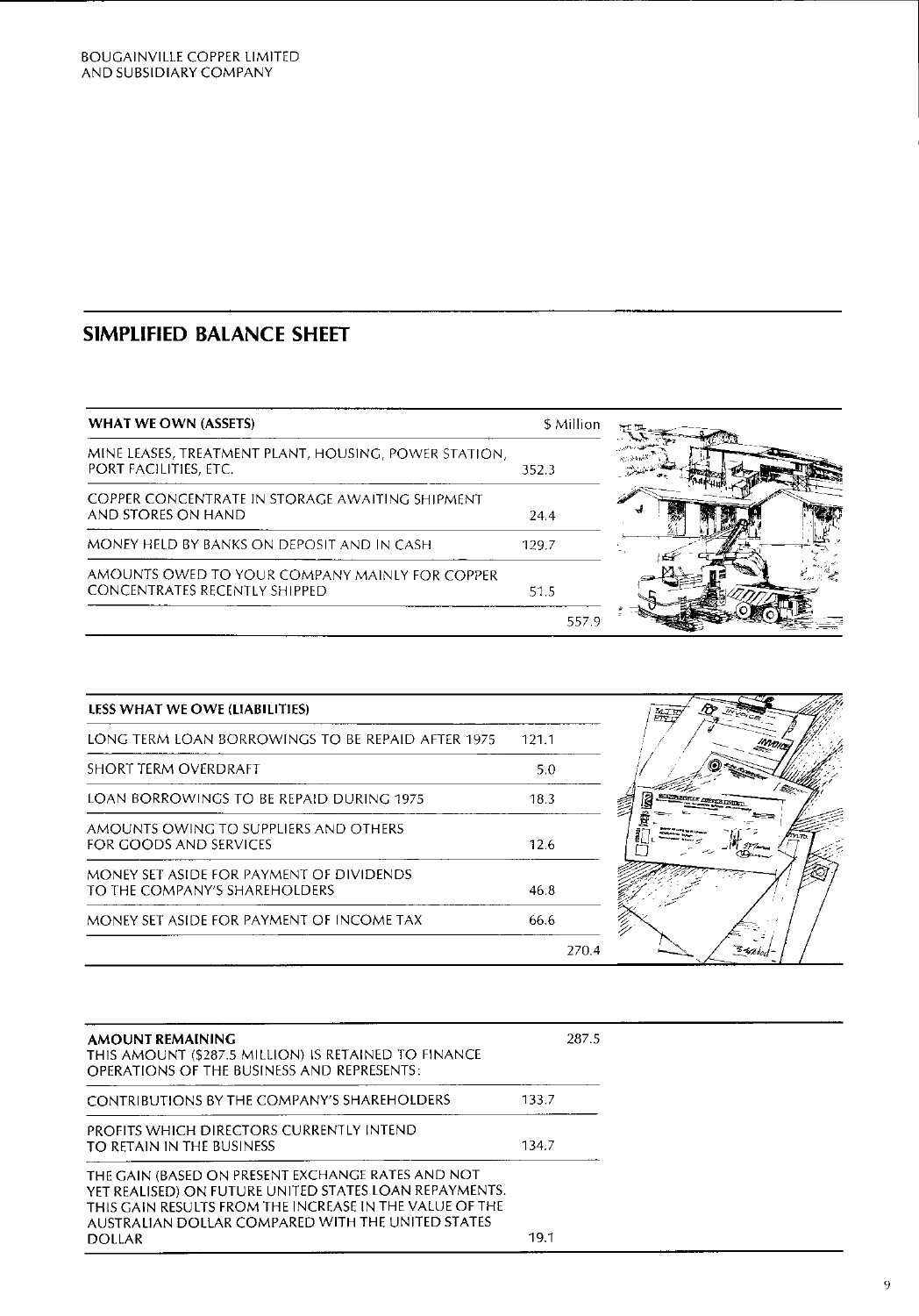## **STATEMENTS OF EARNINGS**

YEAR ENDED 31ST DECEMBER, 1974

|                                            |                | CONSOLIDATED  |               |               | BOUGAINVILLE<br><b>COPPER</b><br>LIMITED |
|--------------------------------------------|----------------|---------------|---------------|---------------|------------------------------------------|
|                                            | <b>NOTES</b>   | 1974<br>\$000 | 1973<br>\$000 | 1974<br>\$000 | 1973<br>\$000                            |
| <b>NET SALES REVENUE</b>                   |                | 279 825       | 249 048       | 279 825       | 249 048                                  |
| Other Income                               |                | 13 900        | 3 3 3 1       | 13890         | 2 9 2 5                                  |
|                                            |                | 293725        | 252 379       | 293 715       | 251 973                                  |
| Less:                                      |                |               |               |               |                                          |
| Cost of sales, financing and other costs   |                | 88 977        | 79 5 98       | 88 975        | 79 442                                   |
| Depreciation and Amortisation              | 3              | 28 453        | 24 8 31       | 28 453        | 24 8 31                                  |
| Royalties                                  |                | 3 4 8 7       | 3 1 1 8       | 3 4 8 7       | 3 1 1 8                                  |
|                                            |                | 120 917       | 107 547       | 120 915       | 107 391                                  |
|                                            |                | 172 808       | 144 832       | 172 800       | 144 582                                  |
| Add:                                       |                |               |               |               |                                          |
| Exchange gains realised on loan repayments |                | 8 2 4 5       | 13828         | 8 2 4 5       | 13828                                    |
| <b>EARNINGS (BEFORE TAXATION)</b>          | $\overline{2}$ | 181 053       | 158 660       | 181 045       | 158 410                                  |
| Taxation — Current                         | 8              | 66474         | 107           | 66 470        |                                          |
| -Dividend withholding                      |                |               | 143           |               |                                          |
|                                            |                | 66 474        | 250           | 66 470        |                                          |
| <b>CONSOLIDATED NET EARNINGS</b><br>Plus:  |                | 114 579       | 158 410       | 114 575       | 158 410                                  |
| Unappropriated earnings brought forward    |                | 93 689        | 16679         | 93 689        | 16679                                    |
| Prior year tax adjustment                  |                | 6             |               |               |                                          |
|                                            |                | 208 274       | 175 089       | 208 264       | 175 089                                  |
| Less: Dividends                            |                |               |               |               |                                          |
| $-$ Stock                                  |                |               | 1 1 8 8       |               | 1188                                     |
| — Interim paid                             |                | 26 737        | 26737         | 26 737        | 26 7 3 7                                 |
| — Final payable                            |                | 46 791        | 53 475        | 46 791        | 53 475                                   |
|                                            |                | 73 528        | 81 400        | 73 528        | 81 400                                   |
| UNAPPROPRIATED EARNINGS CARRIED FORWARD    |                | 134 746       | 93 689        | 134 736       | 93 689                                   |

This Statement of Earnings should be read in conjunction with the explanatory notes accompanying these accounts.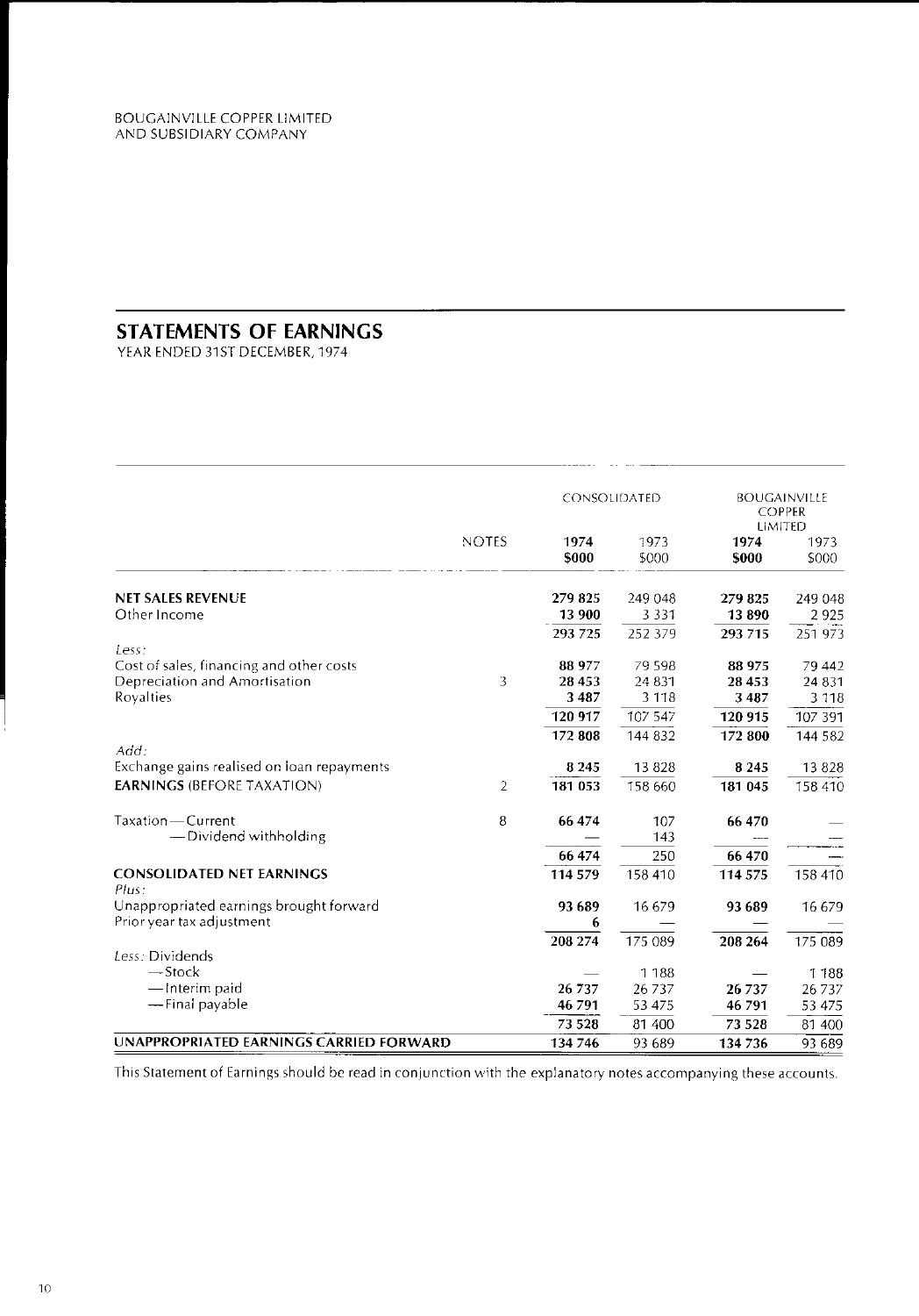## **BALANCE SHEETS**

AT 31ST DECEMBER,1974

|                                                |              |                   | CONSOLIDATED     | <b>BOUGAINVILLE</b><br><b>COPPER</b><br>LIMITED |                  |
|------------------------------------------------|--------------|-------------------|------------------|-------------------------------------------------|------------------|
|                                                | <b>NOTES</b> | 1974<br>\$000     | 1973<br>\$000    | 1974<br>\$000                                   | 1973<br>\$000    |
| <b>CAPITAL AND RESERVES</b>                    |              |                   |                  |                                                 |                  |
| CAPITAL<br>Authorised                          | 9            | 135 000           | 135 000          | 135 000                                         | 135 000          |
| Paid up<br><b>REVENUE RESERVES</b>             | 10           | 133 688           | 133 688          | 133 688                                         | 133 688          |
| Unappropriated Earnings                        |              | 134 746           | 93 689           | 134 736                                         | 93 689           |
| Total Capital and Reserves                     |              | 268 434           | 227 377          | 268 424                                         | 227 377          |
| <b>EXCHANGE FLUCTUATION</b>                    | 11           | 19 078            | 39 512           | 19 078                                          | 39512            |
| <b>LIABILITIES</b>                             |              |                   |                  |                                                 |                  |
| MATURING LATER THAN ONE YEAR:<br>Loans         | 12           | 121 122           | 127 368          | 121 122                                         | 127 368          |
| Provisions                                     | 13           | 746               | 177              | 746                                             | 177              |
|                                                |              | 121 868           | 127 545          | 121 868                                         | 127 545          |
| <b>CURRENT</b>                                 |              |                   |                  |                                                 |                  |
| Bank Overdraft                                 |              | 4976              | 2681             | 4976                                            | 2681             |
| Loan Instalments                               | 12           | 18 3 16           | 36785            | 18 316                                          | 36 785           |
| Creditors                                      | 14           | 11859             | 14 6 6 9         | 11858                                           | 14 6 6 9         |
| <b>Income Tax</b><br>Dividend payable          |              | 66 571<br>46 791  | 143<br>53 475    | 66 470<br>46 791                                | 53 475           |
|                                                |              | 148 513           | 107 753          | 148 411                                         | 107 610          |
| Contingent and Commitments                     | 20           |                   |                  |                                                 |                  |
| <b>TOTAL FUNDS</b>                             |              | 557893            | 502 187          | 557781                                          | 502 044          |
| These Funds are represented by:                |              |                   |                  |                                                 |                  |
| <b>ASSETS</b><br>PROPERTY, PLANT AND EQUIPMENT | 15           | 352 225           | 371 665          | 352 225                                         | 371 665          |
| <b>INVESTMENTS</b>                             | 16           | 83                | 83               | 83                                              | 83               |
| <b>CURRENT</b>                                 |              |                   |                  |                                                 |                  |
| Cash and bank balances                         |              | 342               | 68               | 341                                             | 65               |
| Short term deposits and loans                  |              | 129 333           | 68 018           | 129 223                                         | 67878            |
| <b>Debtors</b><br>Stocks and Stores            | 17<br>18     | 51 500<br>24 4 10 | 45 351<br>17 002 | 51499<br>24 4 10                                | 45 351<br>17 002 |
|                                                |              | 205 585           | 130 439          | 205 473                                         | 130 296          |
| <b>TOTAL ASSETS</b>                            |              | 557893            | 502 187          | 557781                                          | 502 044          |

The notes attached hereto form part of these accounts and are to be read in conjunction herewith.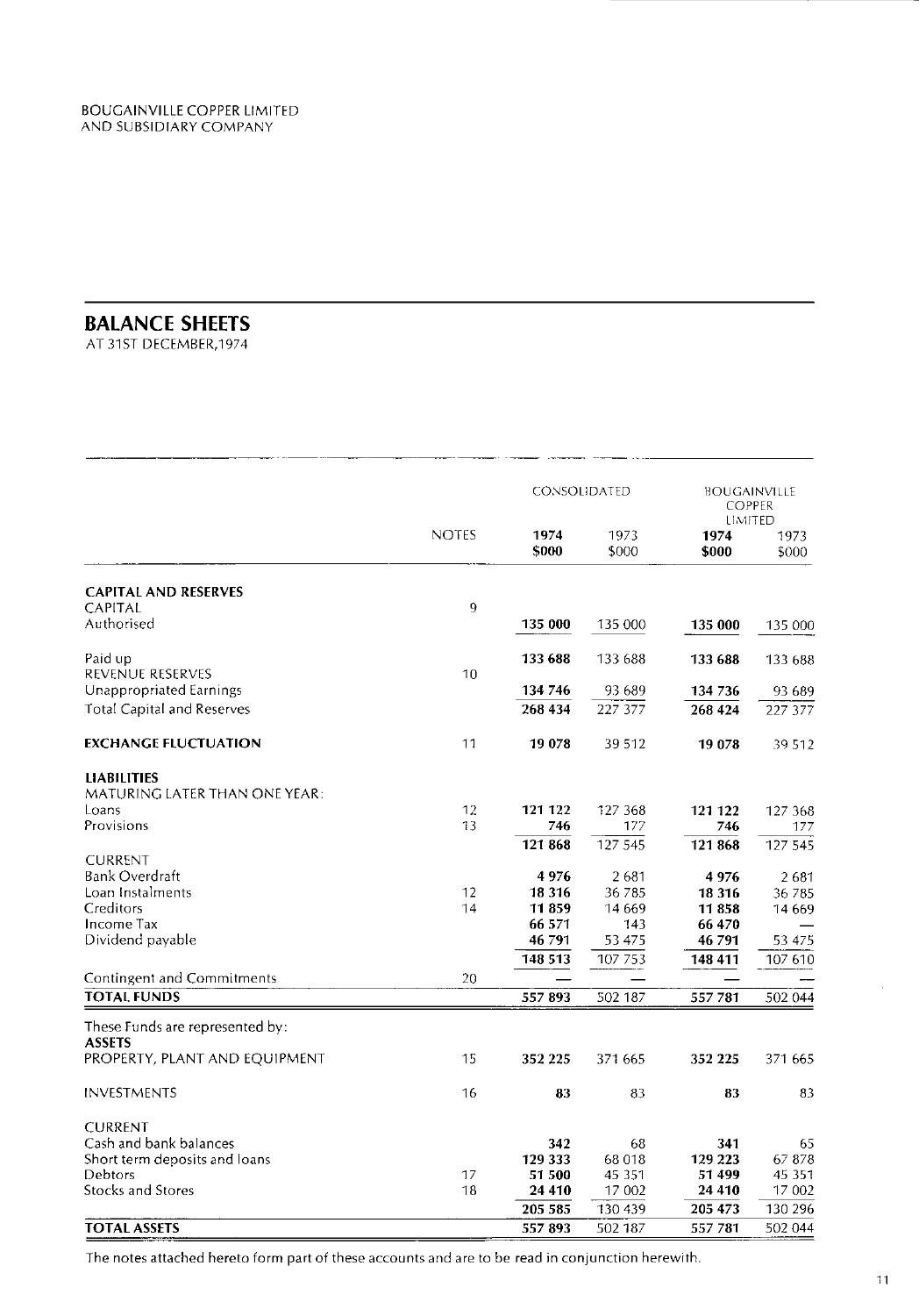# NOTES FORMING PART OF THE 1974 ACCOUNTS

These notes form part of the accounts and consolidated accounts of Bougainville Copper Limited and should be read in conjunction therewith.

### 1. ACCOUNTING POLICIES

In general accounting policies and practices have been adopted which follow the joint recommendation of the principal Australian Professional Accounting Bodies.

In particular some of the practices used are:

FIXED ASSETS

Mine Property, Buildings, Plant, Machinery and Equipment are valued at historical cost less accumulated depreciation and amortisation.

DEPRECIATION AND AMORTISATION

Buildings and Plant depreciation using the straightline method is provided, at not less than allowable taxation rates, based on estimated useful life of the various assets.

New buildings and plant are depreciated from the commencement of the month following their completion or installation.

Generally the assets are fully depreciated over the shorter of economic life or twenty years.

Mine Property is being amortised over the twenty year period commencing 1st April, 1972 on a straightline basis. STOCK VALUATIONS

Concentrate stocks are valued at cost which is lower than net realisable value. Cost includes direct and indirect labour, materials and services but excludes depreciation and overheads except those directly related to production activities. Other stocks and stores are valued at the lower of cost or net realisable value.

### CURRENCY CONVERSION

Current assets, current liabilities and long term loans in foreign currencies are converted to Papua New Guinea currency (\$ Australia) at the rates of exchange ruling at balance date. All other amounts in foreign currencies have been converted at the rates of exchange at the dates of the relevant transactions.

Unrealised gains on overseas loans are held in Exchange Fluctuation Account and transferred to earnings as and when gains are made on repayment of loans.

#### MAINTENANCE AND REPAIRS

Maintenance, repair costs and minor renewals are charged against income as incurred.

Some maintenance occurs over a cycle of more than one accounting period. Accordingly provisions are made for deferred maintenance which are reviewed annually.

|                                                                     | <b>CONSOLIDATED</b> |               | BOUGAINVILLE<br><b>COPPER LIMITED</b> |               |
|---------------------------------------------------------------------|---------------------|---------------|---------------------------------------|---------------|
|                                                                     | 1974<br>\$000       | 1973<br>\$000 | 1974<br>\$000                         | 1973<br>\$000 |
| 2. EARNINGS (BEFORE TAXATION)                                       |                     |               |                                       |               |
| Earnings (before taxation) have been determined after allowing for: |                     |               |                                       |               |
| DEDUCTIONS WHICH INCLUDE-                                           |                     |               |                                       |               |
| P.N.G. royalties                                                    | 3487                | 3 1 1 8       | 3487                                  | 3 1 1 8       |
| Depreciation and amortisation (Note 3)                              | 28 4 5 3            | 24 8 31       | 28 4 53                               | 24 8 31       |
| Interest paid/payable (Note 4)                                      | 13 205              | 17493         | 13 205                                | 17493         |
| Deferred maintenance and other provisions (Note 13)                 | 917                 | 18            | 917                                   | 18            |
| Grants and donations (Note 5)                                       | 43                  | 3 0 0 2       | 43                                    | 3 0 0 2       |
| Bad and doubtful debts (Note 6)                                     | 7                   | 41            | 7                                     | 41            |
| Auditors' remuneration (Note 7)                                     | 85                  | 45            | 85                                    | 36            |
| Directors' emoluments (Note 19)                                     | 4                   | 4             | 4                                     | 4             |
| Loss on disposal of non-current assets                              | 24                  |               | 24                                    |               |
| ADDITIONS WHICH INCLUDE-                                            |                     |               |                                       |               |
| Interest on short term deposits                                     | 12752               | 3 3 3 1       | 12731                                 | 2925          |
| Gain on overseas cash balances (Note 11)                            | 1159                | (1064)        | 1159                                  | (1064)        |
| Exchange gains realised on loan repayments (Note 11)                | 8 2 4 5             | 13828         | 8 2 4 5                               | 13828         |
| Profit on disposal of non-current assets                            | 119                 |               | 119                                   |               |
| 3. DEPRECIATION AND AMORTISATION                                    |                     |               |                                       |               |
| The amount charged against earnings comprised:                      |                     |               |                                       |               |
| Depreciation on: buildings                                          | 9 3 6 5             | 8667          | 9 3 6 5                               | 8667          |
| plant, machinery and equipment                                      | 15 983              | 13 069        | 15 983                                | 13 069        |
| Amortisation of Mine Property                                       | 3 1 0 5             | 3 0 9 5       | 3 105                                 | 3 0 9 5       |
|                                                                     | 28 4 53             | 24 8 31       | 28 453                                | 24 831        |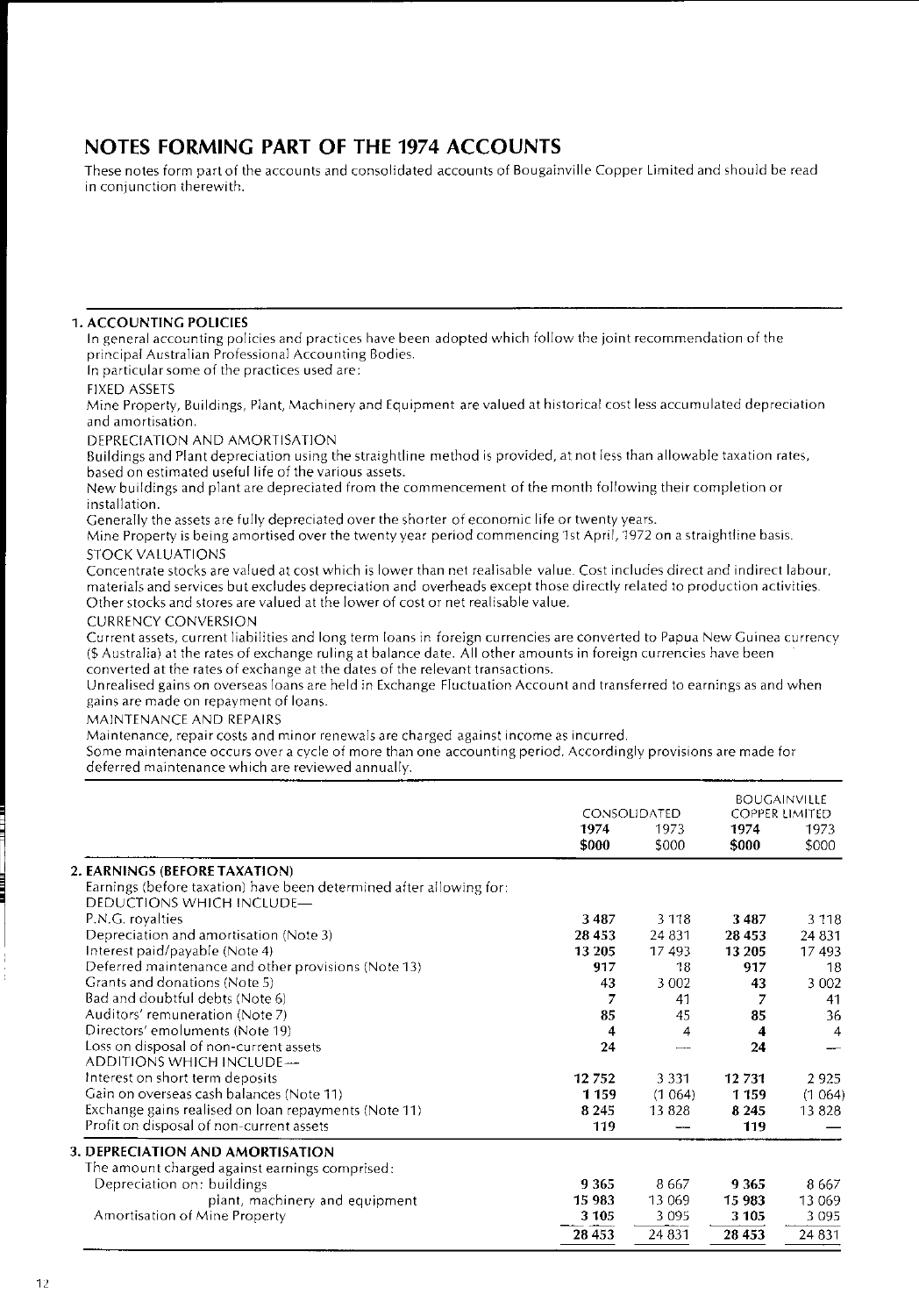|                                                                                                                 |               |                | BOUGAINVILLE          |                 |
|-----------------------------------------------------------------------------------------------------------------|---------------|----------------|-----------------------|-----------------|
|                                                                                                                 | CONSOLIDATED  |                | <b>COPPER LIMITED</b> |                 |
|                                                                                                                 | 1974<br>\$000 | 1973<br>\$000  | 1974<br>\$000         | 1973<br>\$000   |
| <b>4. INTEREST PAID/PAYABLE</b>                                                                                 |               |                |                       |                 |
| Long term loans                                                                                                 | 13070         | 17495          | 13070                 | 17495           |
| <b>Bank overdrafts</b>                                                                                          | 135           | 112            | 135                   | 112             |
|                                                                                                                 | 13205         | 17 607         | 13 205                | 17 607          |
| Less capitalised                                                                                                | 13 205        | 114<br>17 4 93 |                       | 114<br>17 493   |
| No interest was paid or is payable to related companies of Bougainville Copper Limited.                         |               |                | 13 205                |                 |
|                                                                                                                 |               |                |                       |                 |
| <b>5. GRANTS AND DONATIONS</b><br>Grant to Panguna Development Foundation                                       |               | 2959           |                       | 2959            |
| Other grants and donations                                                                                      | 43            | 43             | 43                    | 43              |
|                                                                                                                 | 43            | 3 0 0 2        | 43                    | 3 0 0 2         |
| <b>6. BAD AND DOUBTFUL DEBTS</b>                                                                                |               |                |                       |                 |
| Bad debts written off against earnings comprised:                                                               |               |                |                       |                 |
| Trade debtors                                                                                                   |               |                |                       |                 |
| Other debtors                                                                                                   |               | $\overline{2}$ |                       | $\overline{2}$  |
| Amounts set aside during the year for doubtful debts were in<br>respect of:                                     |               |                |                       |                 |
| Trade debtors                                                                                                   |               |                |                       |                 |
| Other debtors                                                                                                   | 7             | 39             | 7                     | 39              |
|                                                                                                                 |               | 41             |                       | $\overline{41}$ |
| In addition an amount of \$19 792 in respect of other debtors was written off the Provision for Doubtful Debts. |               |                |                       |                 |
| 7. AUDITORS' REMUNERATION                                                                                       |               |                |                       |                 |
| Amounts paid/payable to Auditors for:                                                                           |               |                |                       |                 |
| Auditing the accounts                                                                                           | 61            | 33             | 61                    | 32              |
| Other services                                                                                                  | 24            | 12             | 24                    | 4               |
| No other benefits were received by the Auditors.                                                                | 85            | 45             | 85                    | 36              |
|                                                                                                                 |               |                |                       |                 |
| 8 TAXATION                                                                                                      |               |                |                       |                 |
| Amounts provided/paid for                                                                                       |               |                |                       |                 |
| Income Tax-P.N.G.<br>— Australia                                                                                | 66 470<br>4   | 107            | 66 470                |                 |
| P.N.G. withholding tax                                                                                          |               | 143            |                       |                 |
|                                                                                                                 | 66 474        | 250            | 66470                 |                 |
| Under the terms of the Mining Agreement (as amended) earnings to 31st December, 1973 of Bougainville Copper     |               |                |                       |                 |
| Limited were exempt from liability for income tax.                                                              |               |                |                       |                 |

As from 1st January, 1974 under the revised Agreement, the Company also became liable to tax at a marginal rate of 70% when its taxable income exceeds a certain level. This level may change from year to year according to a formula which takes into account such items as capital additions, depreciation and changes in currency relationships. **In** addition the level may be changed by mutual agreement for other factors such as world inflation.

### 9. CAPITAL

The authorised capital of \$135 000 000 is made up of 270 000 000 ordinary shares of 50 cents each. At 31st December, 1974 the paid up capital of the Company was \$133 687 500 represented by 267 375 000 ordinary shares of 50 cents each fully paid.

No change in authorised or paid up capital occurred during 1974.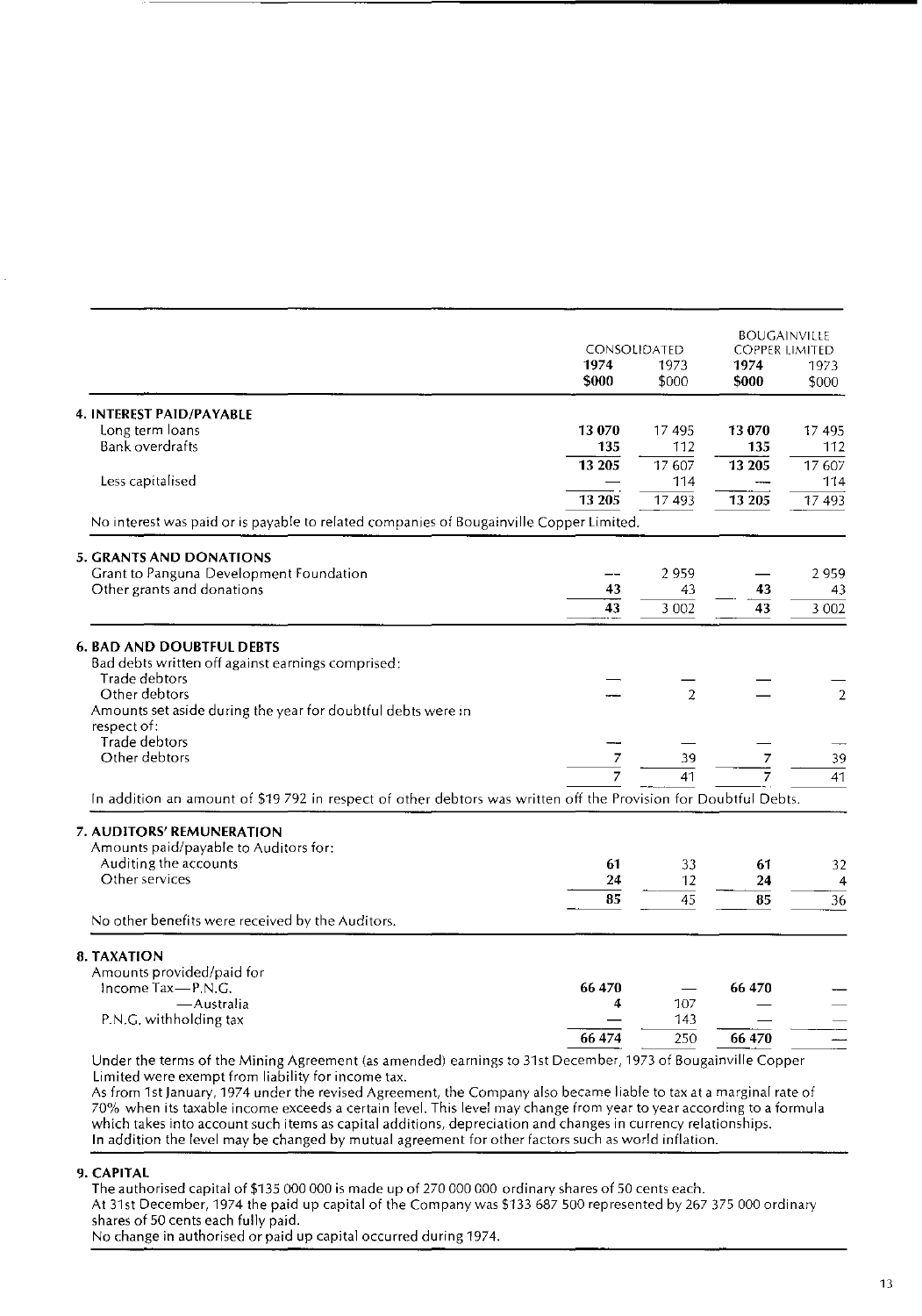|                                                                                                                                                                                                                                         |                        | <b>CONSOLIDATED</b> |                  |                    | BOUGAINVILLE<br><b>COPPER LIMITED</b> |
|-----------------------------------------------------------------------------------------------------------------------------------------------------------------------------------------------------------------------------------------|------------------------|---------------------|------------------|--------------------|---------------------------------------|
|                                                                                                                                                                                                                                         |                        | 1974                | 1973             | 1974               | 1973                                  |
|                                                                                                                                                                                                                                         |                        | \$000               | \$000            | \$000              | \$000                                 |
| <b>10. REVENUE RESERVES</b>                                                                                                                                                                                                             |                        |                     |                  |                    |                                       |
| Unappropriated earnings:                                                                                                                                                                                                                |                        |                     |                  |                    |                                       |
| 1st January                                                                                                                                                                                                                             |                        | 93 689              | 16 679           | 93 689             | 16679                                 |
| Net earnings for year                                                                                                                                                                                                                   |                        | 114 579             | 158 410          | 114 575            | 158 410                               |
|                                                                                                                                                                                                                                         |                        | 208 268             | 175 089          | 208 264            | 175 089                               |
| Prior year adjustment                                                                                                                                                                                                                   |                        | 6                   |                  |                    |                                       |
|                                                                                                                                                                                                                                         |                        | 208 274             | 175 089          | 208 264            | 175 089                               |
| Dividends paid/payable<br>31st December                                                                                                                                                                                                 |                        | 73 5 28<br>134 746  | 81 400<br>93 689 | 73 5 28<br>134 736 | 81 400<br>93 689                      |
|                                                                                                                                                                                                                                         |                        |                     |                  |                    |                                       |
| The earnings of Bougainville Copper Limited are not wholly available for payment to shareholders due to restrictions<br>imposed on the payment of dividends under the terms of the Credit Agreement dated 28th July, 1969 (as amended). |                        |                     |                  |                    |                                       |
| <b>11. EXCHANGE FLUCTUATION</b>                                                                                                                                                                                                         |                        |                     |                  |                    |                                       |
| Due to currency realignments a gain of \$1 158 781 on conversion of overseas cash balances to Australian dollars was                                                                                                                    |                        |                     |                  |                    |                                       |
| realised (1973 loss \$1 063 890).                                                                                                                                                                                                       |                        |                     |                  |                    |                                       |
| Exchange fluctuation gains relating to long term loan repayment obligations are:<br>Unrealised 1st January                                                                                                                              |                        | 39 5 12             | 24 173           | 39 5 12            | 24 173                                |
| Changes due to currency realignments during the year                                                                                                                                                                                    |                        | (12189)             | 29 167           | (12189)            | 29 167                                |
|                                                                                                                                                                                                                                         |                        | 27 323              | 53 340           | 27 323             | 53 340                                |
| Gains realised on loan repayments during the year                                                                                                                                                                                       |                        | 8 2 4 5             | 13828            | 8 2 4 5            | 13 8 28                               |
| Unrealised 31st December                                                                                                                                                                                                                |                        | 19 078              | 39 512           | 19 078             | 39 5 12                               |
|                                                                                                                                                                                                                                         |                        |                     |                  |                    |                                       |
| <b>12. LONG TERM LOANS</b>                                                                                                                                                                                                              |                        |                     |                  |                    |                                       |
| (a) Repayments due later than one year:<br>Secured                                                                                                                                                                                      |                        | 106 199             | 110 174          | 106 199            |                                       |
| Unsecured                                                                                                                                                                                                                               |                        | 14 9 23             | 17 194           | 14 9 23            | 110 174<br>17 194                     |
|                                                                                                                                                                                                                                         |                        | 121 122             | 127 368          | 121 122            | 127 368                               |
| (b) Repayments due within one year:                                                                                                                                                                                                     |                        |                     |                  |                    |                                       |
| Secured                                                                                                                                                                                                                                 |                        | 16 045              | 34 5 5 6         | 16 045             | 34 5 5 6                              |
| Unsecured                                                                                                                                                                                                                               |                        | 2 2 7 1             | 2 2 2 9          | 2 2 7 1            | 2 2 2 9                               |
|                                                                                                                                                                                                                                         |                        | 18 3 16             | 36785            | 18 3 16            | 36785                                 |
| TOTAL OBLIGATIONS OUTSTANDING                                                                                                                                                                                                           |                        | 139 438             | 164 153          | 139 438            | 164 153                               |
| Total obligations at 31st December were in respect of borrowings as                                                                                                                                                                     |                        |                     |                  |                    |                                       |
| follows:<br>BANK LOANS (secured other than by debentures)                                                                                                                                                                               |                        |                     |                  |                    |                                       |
|                                                                                                                                                                                                                                         | Repayable              |                     |                  |                    |                                       |
| Credit Agreement:                                                                                                                                                                                                                       |                        |                     |                  |                    |                                       |
| Seven year loans                                                                                                                                                                                                                        | 1978                   | 50791               | 45 311           | 50 791             | 45 311                                |
| Intermediate term loans (1)                                                                                                                                                                                                             |                        |                     | 20 168           |                    | 20 168                                |
| Other Bank loans:                                                                                                                                                                                                                       |                        |                     |                  |                    |                                       |
| Eximbank loans<br>Housing loan (2)                                                                                                                                                                                                      | 1975-1978<br>1975-1978 | 32 178<br>10 376    | 36 907<br>12 500 | 32 178<br>10 376   | 36 907<br>12 500                      |
| <b>Total Bank loans</b>                                                                                                                                                                                                                 |                        | 93 345              | 114 886          | 93 345             | 114 886                               |
| OTHER SECURED LOANS:                                                                                                                                                                                                                    |                        |                     |                  |                    |                                       |
| Japanese cash loans                                                                                                                                                                                                                     | 1975-1979              | 16 579              | 17479            | 16 579             | 17 479                                |
| Japanese equipment loans                                                                                                                                                                                                                | 1975-1982              | 12 3 20             | 12 3 65          | 12 3 20            | 12 3 65                               |
| Total Secured loans (3)                                                                                                                                                                                                                 |                        | 122 244             | 144 730          | 122 244            | 144 730                               |
| <b>UNSECURED LOANS</b>                                                                                                                                                                                                                  |                        |                     |                  |                    |                                       |
| Australian Equipment (4)                                                                                                                                                                                                                | 1975-1982              | 17 194              | 19 423           | 17 194             | 19 4 23                               |
|                                                                                                                                                                                                                                         |                        | 139 438             | 164 153          | 139 438            | 164 153                               |

14

 $\frac{1}{4}$ 

 $\frac{1}{3}$ 

╡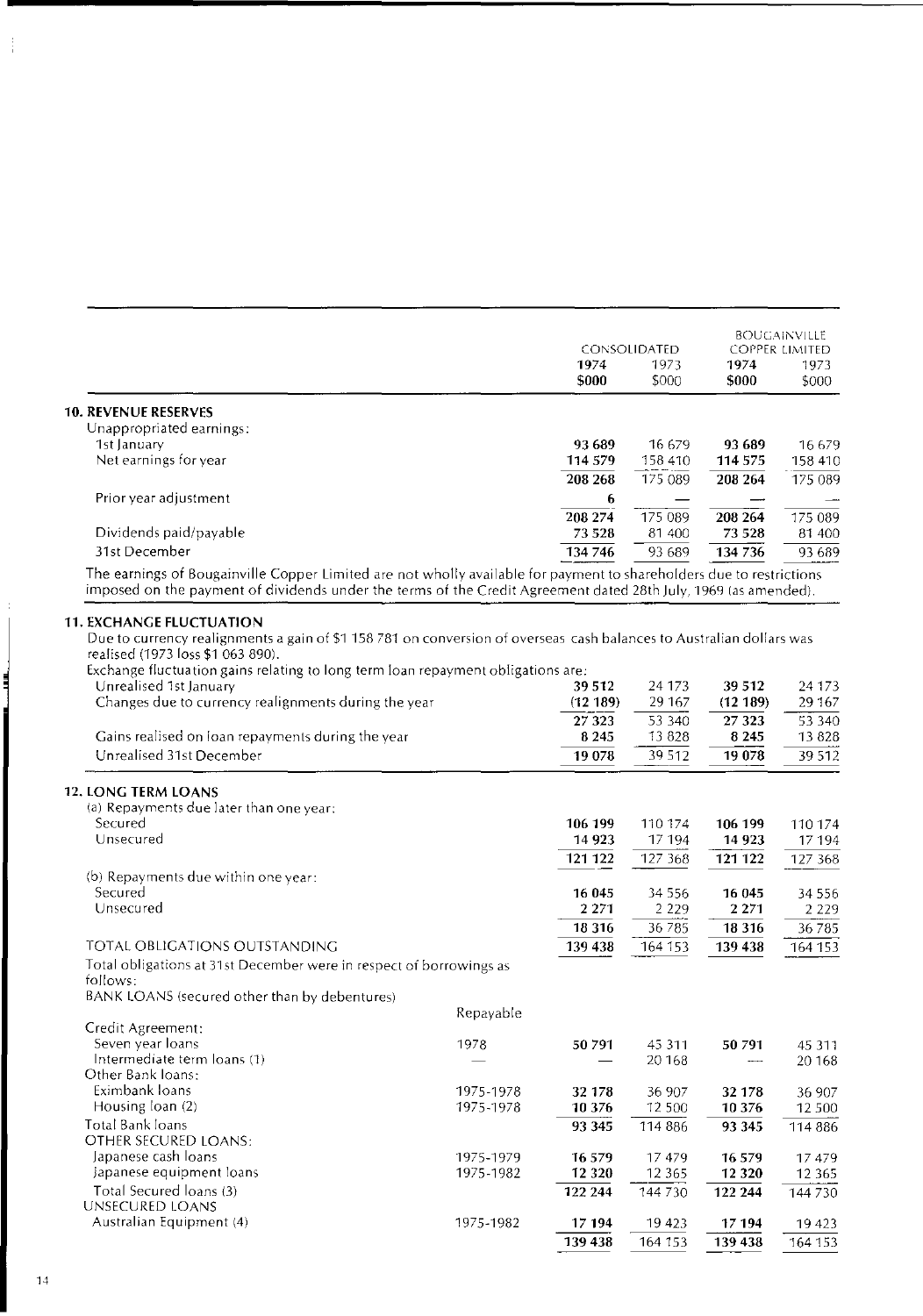#### LONG TERM LOANS (Continued)

(1) The Intermediate loans were subject to certain provisions relating to prepayments. During 1974 an amount of \$US19100 000 (1973 \$US31 700 000) was voluntarily prepaid one year in advance with the result that this loan was fully repaid on 3rd July, 1974.

(2) The Housing Loan is secured by an equitable charge over certain of Bougainville Copper's housing leases in Arawa Township. Interest rate for this loan is 8% per annum. This loan was originally advanced by the Commonwealth Savings Bank of Australia which transferred its assets and liabilities in Papua New Guinea on 22nd April, 1974 to The Papua New Guinea Banking Corporation under legislation passed in the Australian Parliament.

(3) Except for the Housing Loan, the secured loans are repayable in U.S. dollars and are secured by a charge over 194 000 676 shares in Bougainville Copper limited owned by Conzinc Riotinto of Australia Limited, the Papua New Guinea Government, and the Investment Corporation of Papua New Guinea. Interest rates on these loans during 1974 varied between 6% and 13.25%.

(4) Bougainville Copper entered into deferred payment arrangements with Australian suppliers of goods and services relating to the construction phase. Annual interest rates on these loans vary from 7.25% to 7.75%.

|                                                         | Balance<br>1973 | Charge<br>against<br>earnings | Disburse-<br>ments and<br>transfers | Balance<br>1974 |
|---------------------------------------------------------|-----------------|-------------------------------|-------------------------------------|-----------------|
|                                                         |                 | CONSOLIDATED AND              | <b>BOUGAINVILLE COPPER LIMITED</b>  |                 |
| <b>13. PROVISIONS</b>                                   | \$000           | \$000                         | \$000                               | \$000           |
| Long service leave                                      | 177             | -68                           |                                     | 246             |
| Deferred maintenance                                    |                 | 500                           |                                     | 500             |
| Development expenditure                                 |                 | 349                           |                                     | 349             |
|                                                         | 177             | 917                           |                                     | 1095            |
| Less: Transfer against development expenditure incurred |                 |                               |                                     | 349             |
|                                                         | 177             |                               |                                     | 746             |

No portion of these provisions has been classified as current. Some part of the amounts provided may be utilised within the next year, but this cannot be determined with any substantial degree of accuracy.

|                                          | <b>CONSOLIDATED</b> |               |               | <b>BOUGAINVILLE</b><br><b>COPPER LIMITED</b> |  |
|------------------------------------------|---------------------|---------------|---------------|----------------------------------------------|--|
|                                          | 1974<br>\$000       | 1973<br>\$000 | 1974<br>\$000 | 1973<br>\$000                                |  |
| <b>14. CREDITORS</b>                     |                     |               |               |                                              |  |
| Related corporations                     |                     |               |               |                                              |  |
| Holding company                          | 7                   | 30            | 7             | 30                                           |  |
| Other                                    | 880                 | 3 1 8 3       | 880           | 3 1 8 3                                      |  |
| Trade creditors and bills payable        | 1973                | 4 9 1 1       | 1973          | 4911                                         |  |
| Other current liabilities                |                     |               |               |                                              |  |
| Secured                                  | 1438                | 3533          | 1438          | 3533                                         |  |
| Unsecured                                | 7561                | 3 0 1 2       | 7560          | 3012                                         |  |
|                                          | 11859               | 14 6 6 9      | 11858         | 14 6 6 9                                     |  |
| 15. PROPERTY, PLANT AND EQUIPMENT        |                     |               |               |                                              |  |
| Mine Property (at cost)                  | 62 121              | 62 073        | 62 121        | 62 073                                       |  |
| Less amortisation                        | 8529                | 5424          | 8529          | 5424                                         |  |
|                                          | 53 592              | 56 649        | 53 592        | 56 649                                       |  |
| Leasehold land and buildings (at cost)   | 179 737             | 178 088       | 179 737       | 178 088                                      |  |
| Less depreciation                        | 23 1 23             | 14 4 67       | 23 123        | 14 4 6 7                                     |  |
|                                          | 156 614             | 163 621       | 156 614       | 163 621                                      |  |
| Plant, machinery and equipment (at cost) | 173 007             | 169 253       | 173 007       | 169 253                                      |  |
| Less depreciation                        | 32 825              | 18 3 8 7      | 32 825        | 18 3 8 7                                     |  |
|                                          | 140 182             | 150 866       | 140 182       | 150 866                                      |  |
| Capital works in progress                | 1837                | 529           | 1837          | 529                                          |  |
|                                          | 352 225             | 371 665       | 352 225       | 371 665                                      |  |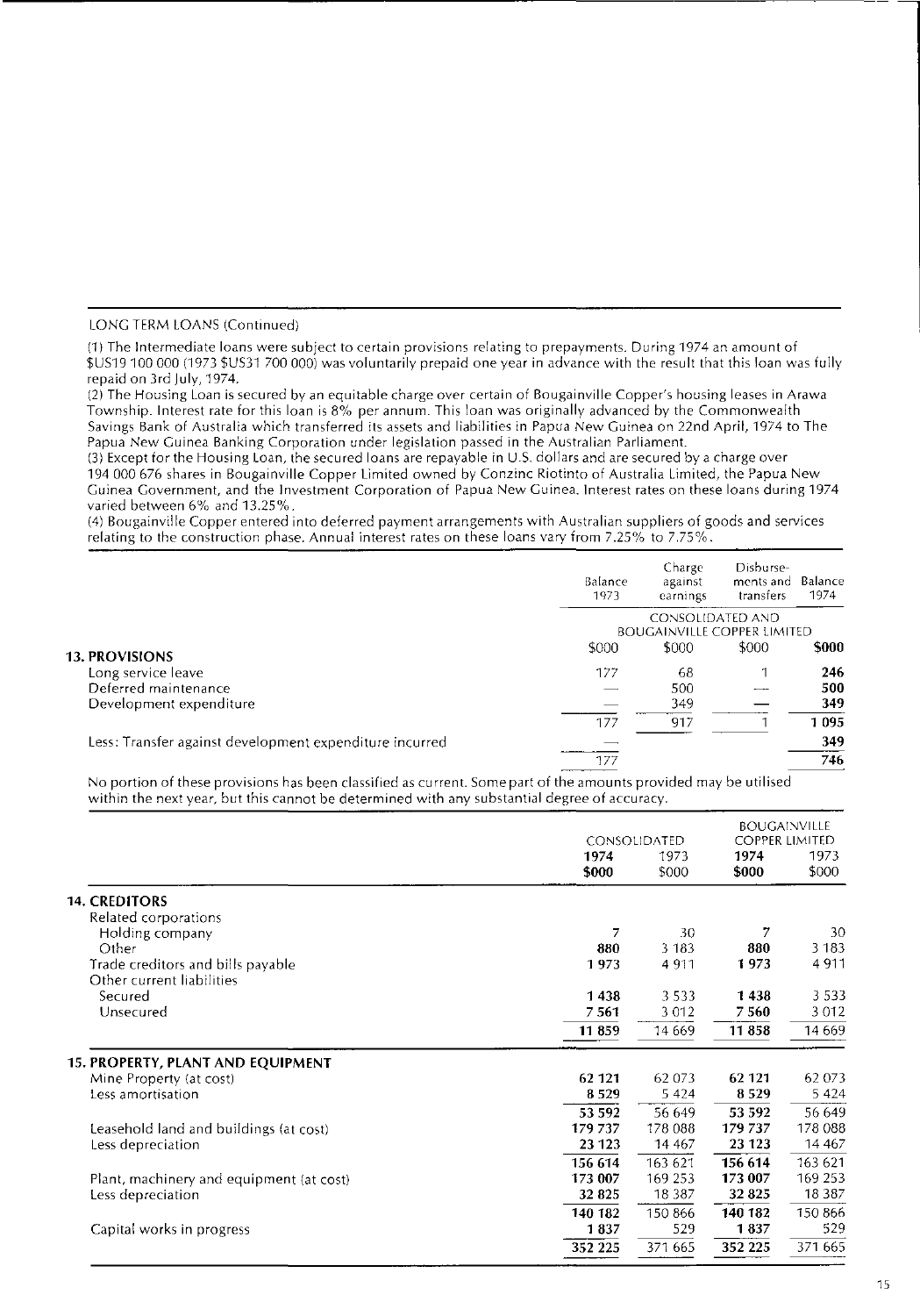|               |                                                           |                                                                                                                  | <b>BOUGAINVILLE</b><br>COPPER LIMITED                                                                                                                                                                                                                                                                                                                                                                                              |  |
|---------------|-----------------------------------------------------------|------------------------------------------------------------------------------------------------------------------|------------------------------------------------------------------------------------------------------------------------------------------------------------------------------------------------------------------------------------------------------------------------------------------------------------------------------------------------------------------------------------------------------------------------------------|--|
| 1974<br>\$000 | 1973<br>\$000                                             | 1974<br>\$000                                                                                                    | 1973<br>\$000                                                                                                                                                                                                                                                                                                                                                                                                                      |  |
|               |                                                           |                                                                                                                  |                                                                                                                                                                                                                                                                                                                                                                                                                                    |  |
|               |                                                           |                                                                                                                  |                                                                                                                                                                                                                                                                                                                                                                                                                                    |  |
|               |                                                           |                                                                                                                  |                                                                                                                                                                                                                                                                                                                                                                                                                                    |  |
| 38            | 38                                                        | 38                                                                                                               | 38                                                                                                                                                                                                                                                                                                                                                                                                                                 |  |
| 38            | 38                                                        | 38                                                                                                               | 38                                                                                                                                                                                                                                                                                                                                                                                                                                 |  |
|               |                                                           |                                                                                                                  | 45                                                                                                                                                                                                                                                                                                                                                                                                                                 |  |
|               |                                                           |                                                                                                                  | 83                                                                                                                                                                                                                                                                                                                                                                                                                                 |  |
|               |                                                           |                                                                                                                  |                                                                                                                                                                                                                                                                                                                                                                                                                                    |  |
|               |                                                           |                                                                                                                  |                                                                                                                                                                                                                                                                                                                                                                                                                                    |  |
|               |                                                           |                                                                                                                  |                                                                                                                                                                                                                                                                                                                                                                                                                                    |  |
|               |                                                           |                                                                                                                  | 1<br>1 1 3 4                                                                                                                                                                                                                                                                                                                                                                                                                       |  |
| 45763         | 42 383                                                    | 45763                                                                                                            | 42 3 8 3                                                                                                                                                                                                                                                                                                                                                                                                                           |  |
| 4 4 3 4       | 1873                                                      | 4483                                                                                                             | 1872                                                                                                                                                                                                                                                                                                                                                                                                                               |  |
| 26            | 39                                                        | 26                                                                                                               | 39                                                                                                                                                                                                                                                                                                                                                                                                                                 |  |
|               |                                                           |                                                                                                                  | 1833                                                                                                                                                                                                                                                                                                                                                                                                                               |  |
|               |                                                           |                                                                                                                  | 45 351                                                                                                                                                                                                                                                                                                                                                                                                                             |  |
|               |                                                           |                                                                                                                  |                                                                                                                                                                                                                                                                                                                                                                                                                                    |  |
| 465           | 2 5 0 4                                                   | 465                                                                                                              | 2 5 0 4                                                                                                                                                                                                                                                                                                                                                                                                                            |  |
|               |                                                           |                                                                                                                  | 14 4 98                                                                                                                                                                                                                                                                                                                                                                                                                            |  |
|               |                                                           |                                                                                                                  | 17 002                                                                                                                                                                                                                                                                                                                                                                                                                             |  |
|               | 1974                                                      |                                                                                                                  | 1973                                                                                                                                                                                                                                                                                                                                                                                                                               |  |
|               |                                                           |                                                                                                                  | Related                                                                                                                                                                                                                                                                                                                                                                                                                            |  |
| \$000         | \$000                                                     | \$000                                                                                                            | <b>SOOO</b>                                                                                                                                                                                                                                                                                                                                                                                                                        |  |
|               |                                                           |                                                                                                                  |                                                                                                                                                                                                                                                                                                                                                                                                                                    |  |
|               |                                                           |                                                                                                                  |                                                                                                                                                                                                                                                                                                                                                                                                                                    |  |
|               |                                                           |                                                                                                                  |                                                                                                                                                                                                                                                                                                                                                                                                                                    |  |
|               |                                                           |                                                                                                                  | 6                                                                                                                                                                                                                                                                                                                                                                                                                                  |  |
|               |                                                           | 4                                                                                                                |                                                                                                                                                                                                                                                                                                                                                                                                                                    |  |
|               | 45<br>83<br>1279<br>4 4 5 8<br>51500<br>23 945<br>24 4 10 | CONSOLIDATED<br>45<br>83<br>1 1 3 4<br>1834<br>45 3 5 1<br>14 4 9 8<br>17 002<br>Related<br>Company Corporations | 45<br>83<br>Bougainville Mining Limited, incorporated in the Australian Capital Territory and having an issued capital of 200<br>ordinary shares of 50 cents each fully paid, is a wholly owned subsidiary of Bougainville Copper Limited.<br>The contribution made by Bougainville Mining Limited to 1974 consolidated net earnings was \$4 350 (1973 nil).<br>1279<br>4457<br>51499<br>23 945<br>24 4 10<br>Company Corporations |  |

### 20. COMMITMENTS FOR CAPITAL EXPENDITURE AND CONTINGENT LIABILITIES

The approximate commitments for the purchase of land, buildings, plant and equipment not reflected in the Balance Sheet amount to 55 501000 (1973 \$3 410 000)

The Company has contingent obligations attaching to the terms of:

(a) the Credit Agreement dated 28th July, 1969 (as amended).

and,

(b) the Amending Agreement as referred to in the Mining (Bougainville Copper Agreement) (Amendment) Act 1974, however no circumstance has yet arisen to suggest that an enforceable claim has or is likely to arise in respect of these obligations.

Except for the foregoing neither the Company nor its subsidiary, Bougainville Mining Limited, has contingent liabilities which are material in nature and/or amount.

### 21. ULTIMATE HOLDING COMPANY

The ultimate holding Company is The Rio Tinto-Zinc Corporation Limited (incorporated in England).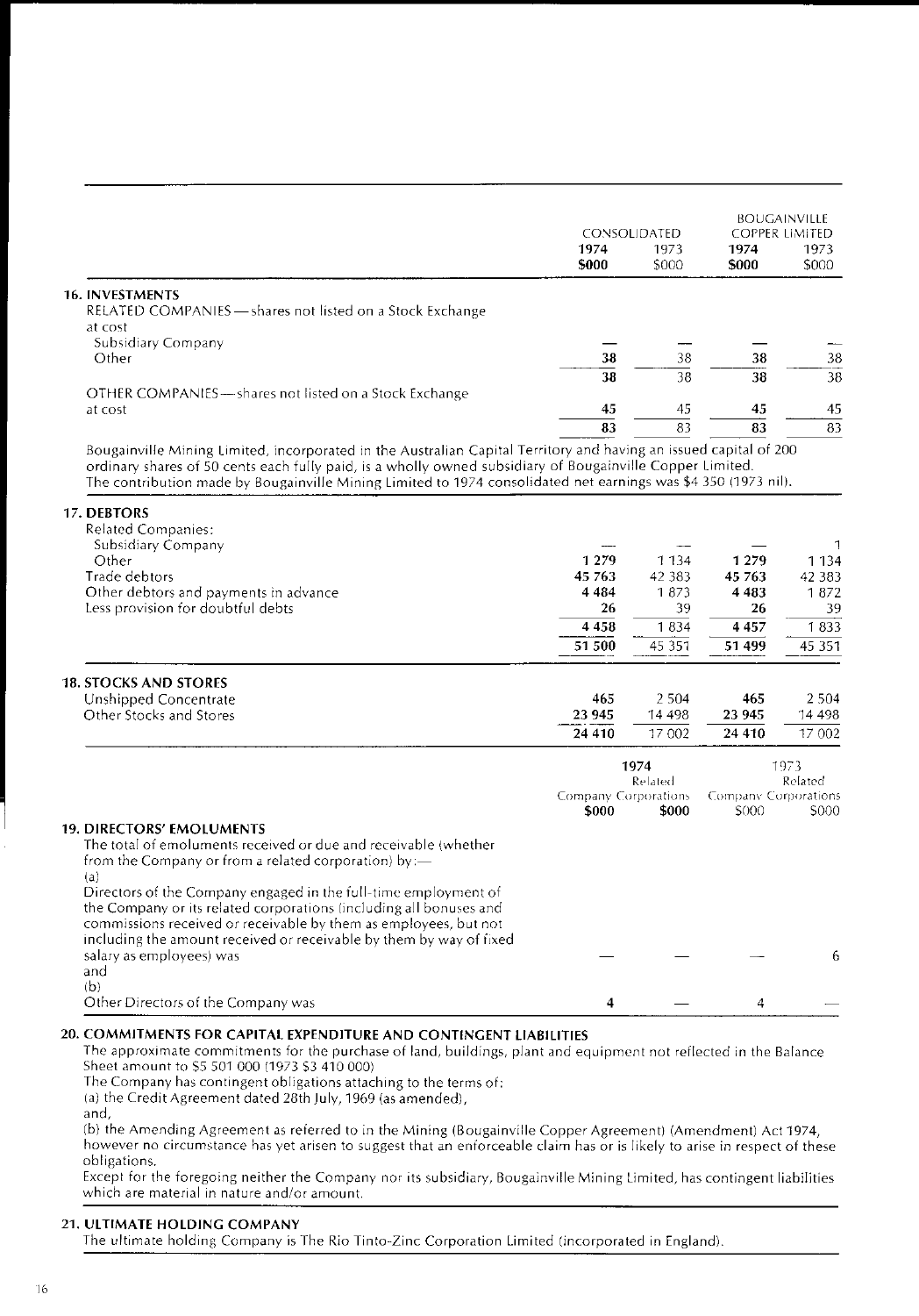# **DEClARATIONS**

### STATEMENT BY DIRECTORS

In the opinion of the Directors of Bougainville Copper Limited the accompanying statement of earnings is drawn up so as to give a true and fair view of the results of the business of the Company for the period covered by the statement and the accompanying balance sheet is drawn up so as to exhibit a true and fair view of the state of affairs of the Company at the end of that period. Signed at Panguna this 6th day of February, 1975. On behalf of the Board F. F. ESPIE, R. W. BALLMER Directors

#### DECLARATION BY SECRETARY

I, John Campbell Rennie, Secretary of Bougainville Copper Limited, do solemnly and sincerely declare that the accompanying balance sheet and statement of earnings of the Company are, to the best of my knowledge and belief correct.

And I make this solemn declaration by virtue of the Oaths, Affirmations and Statutory Declarations Act 1962, as amended to date, conscientiously believing the statements contained herein to be true in every particular. Declared at Panguna this 6th day of February, 1975.

J. C. RENNIE Secretary Before me: MARY R. SMITH Justice of the Peace

#### REPORT OF THE AUDITORS TO THE MEMBERS

In our opinion, the balance sheets and statements of earnings set out on pages 10 to 16 are properly drawn up in accordance with the provisions of the Companies Act 1963, as amended to date, so as to give a true and fair view of the state of affairs and the profits of the Company and of the Croup. The accounting and other records, including registers, of the Company examined by us have, in our opinion, been properly kept in accordance with the

provisions of the Act. COOPERS & LYBRAND

Chartered Accountants MELBOURNE. 10th February, 1975



Annual Range and Annual Average Quotation of Official London Metal Exchange Daily Cash Copper Wirebar Quotations. (Source: London Metal Exchange.)



Gold on London Gold Market. (Source: Sharps Pixley and Company Limited, London.)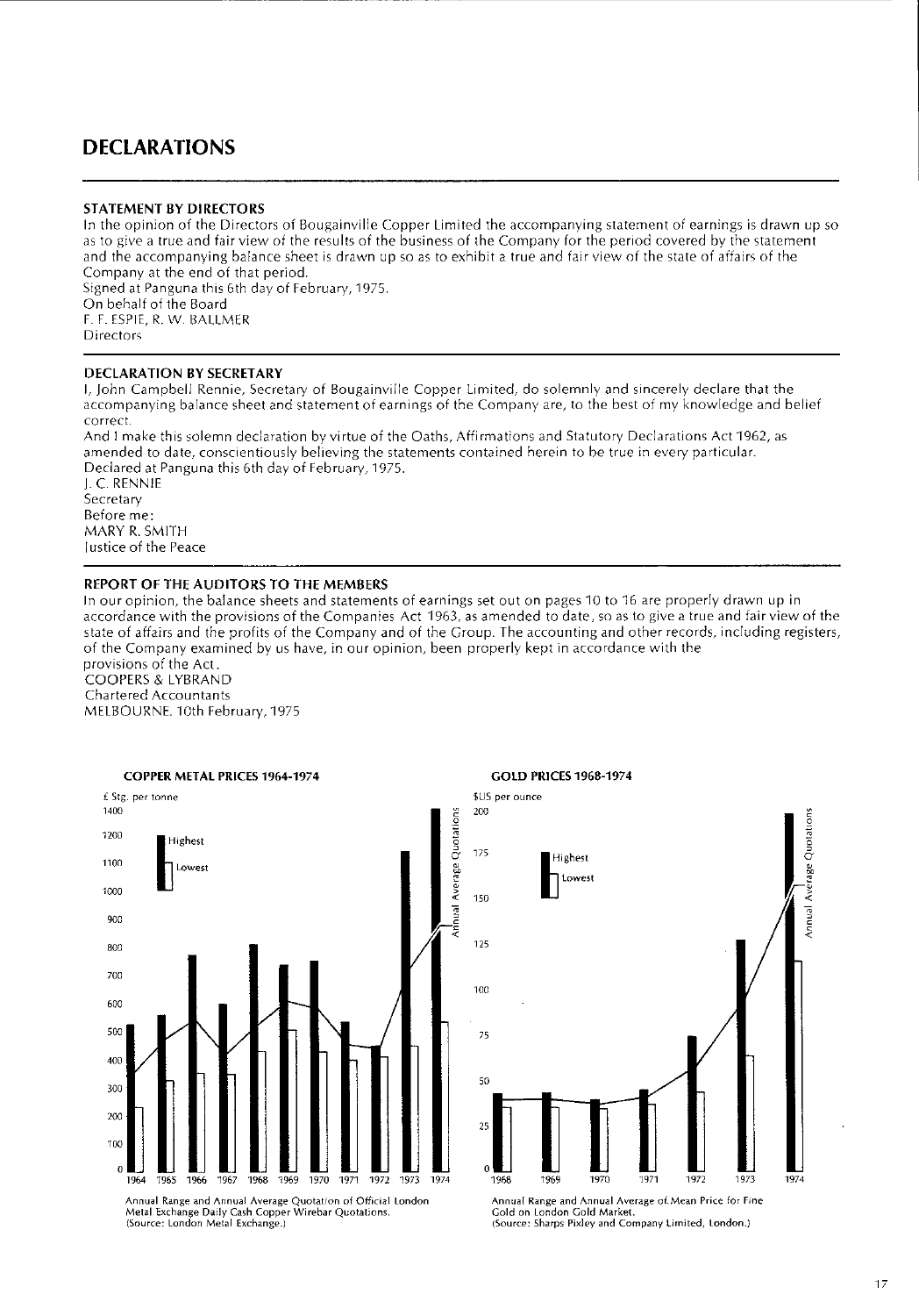# CONSOLIDATED SOURCE AND APPLICATION OF FUNDS



| 1973<br>\$000 | <b>SOURCE OF FUNDS</b>                                     |            | 1974<br>\$000 |
|---------------|------------------------------------------------------------|------------|---------------|
| 158 411       | Consolidated Net Earnings                                  |            | 114 579       |
|               | Charges against earnings not<br>requiring current outlays: |            |               |
| 107 -         | — Income Tax                                               | 66 474     |               |
|               | 24 831 $\rightarrow$ Depreciation                          | 28 453     |               |
| (13 828)      | -Exchange gains on loans                                   | $(8\;245)$ |               |
| 3 1 1 8       | — Royalty provided                                         | 3487       |               |
| 18            | —Other                                                     | 474        | 90 643        |
| 14 946        | Long Term Borrowings                                       |            |               |
| 3687          | Issue of Shares                                            |            |               |
| 144           | Miscellaneous                                              |            | 1 912         |
| 191434        |                                                            |            | 207 134       |



| 1973<br>\$000   | <b>APPLICATION OF FUNDS</b>                     |                  | 1974<br>\$000 |
|-----------------|-------------------------------------------------|------------------|---------------|
| 26737<br>53 475 | Dividends-Interim<br>— Final                    | 26 737<br>46 791 | 73.528        |
| 1 188           | Stock Dividend                                  |                  |               |
| 2 8 5 6         | Rovalty Paid                                    |                  | 3759          |
| 68 002          | Repayment of<br>Long Term Borrowings            |                  | 36 904        |
| 17916           | Expenditure on Fixed Assets                     |                  | 10830         |
| 51              | Income Tax Paid—<br>Bougainville Mining Limited |                  | 40            |
| 21 209          | Increase in Working Capital                     |                  | 82 073        |
| 191 434         |                                                 |                  | 207 134       |

 $\frac{1}{2}$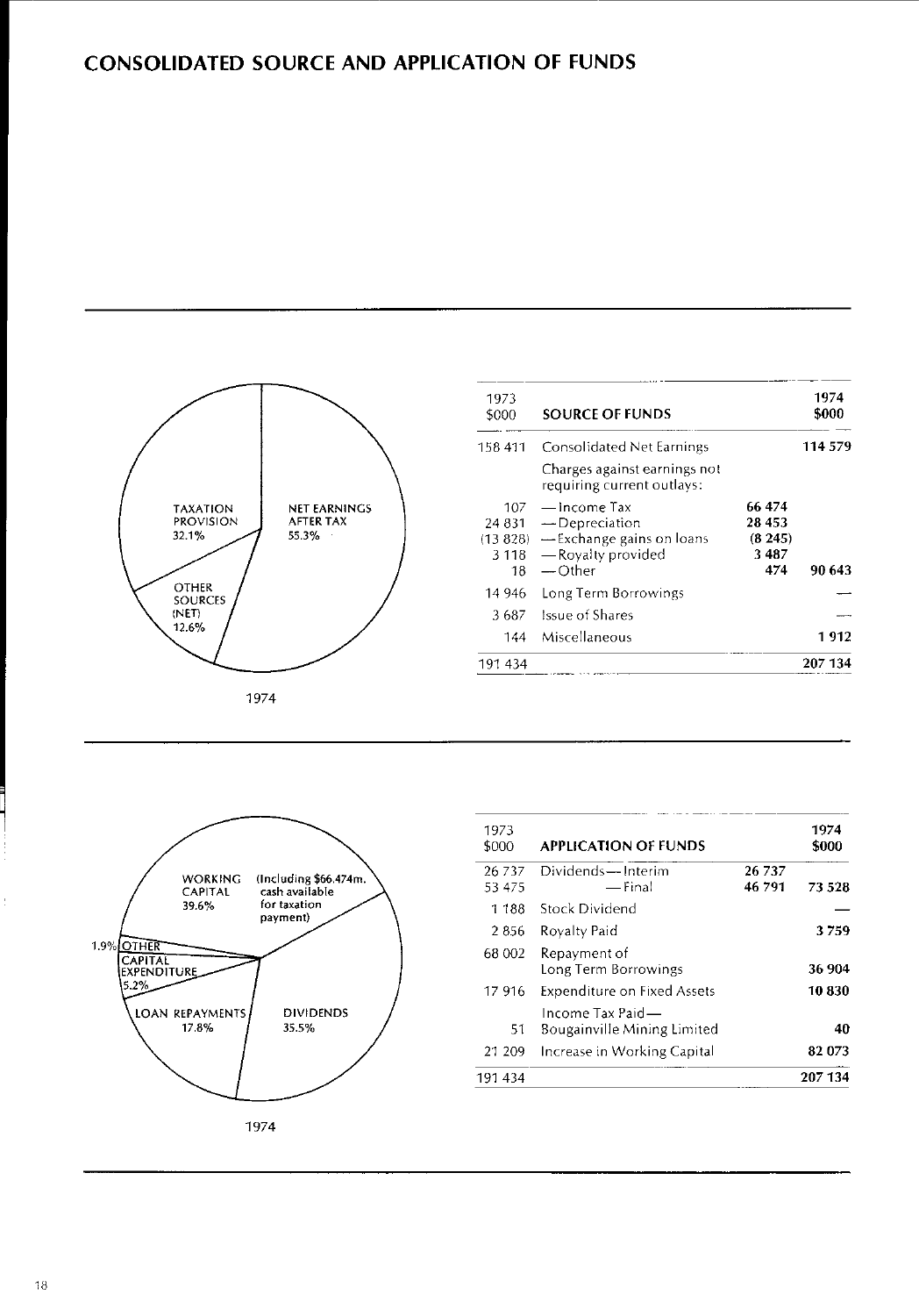## ALLOCATION OF NET CASH GENERATED

#### NET CASH GENERATED

Net cash generated by the business (before payment of royalty and taxation but after spending for new plant),

### P.N.G.

P.N.G. Government and Investment Corporationdividends, royalty, taxation and withholding tax.

### PUBLIC

Public dividends after withholding tax.

|                        | \$ millions |       |
|------------------------|-------------|-------|
|                        | 1974        | 1973  |
| NET CASH GENERATED     | 196.3       | 154.9 |
| P.N.G.                 | 93.5        | 28.5  |
| Public                 | 50.1        | 54.7  |
| Loan Repayments (net)  | 36.9        | 53.1  |
| <b>Working Capital</b> | 15.8        | 18.6  |
|                        | 196.3       | 154.9 |

Complete details of Bougainville Copper's Source and Application of funds are shown on page 18.

### BOUGAINVlllE COPPER LIMITED SHAREHOLDINGS

The distribution of holdings of the issued shares in the Company at 31st January 1975 was:

| 0-1000 shares         | 46 282 |
|-----------------------|--------|
| 1001-5000 shares      | 7924   |
| 5001-10000 shares     | 853    |
| 10001 shares and over | 667    |
|                       | 55726  |

Substantial shareholders at 31st January 1975 were: The Rio Tinto-Zinc Corporation Limited

| R.T.Z. Australian Holdings Limited<br>C.R.A. Holdings Pty. Limited<br>Conzinc Riotinto of Australia Limited<br>C.R.A. Base Metals Pty. Limited | 143 258 644<br>shares |
|------------------------------------------------------------------------------------------------------------------------------------------------|-----------------------|
| Papua New Guinea Government<br>Investment Corporation of Papua<br>New Guinea                                                                   | 53 475 000<br>shares  |

79.15% of the total issued shares were held by the 20 largest shareholders of the Company at 31st January 1975.

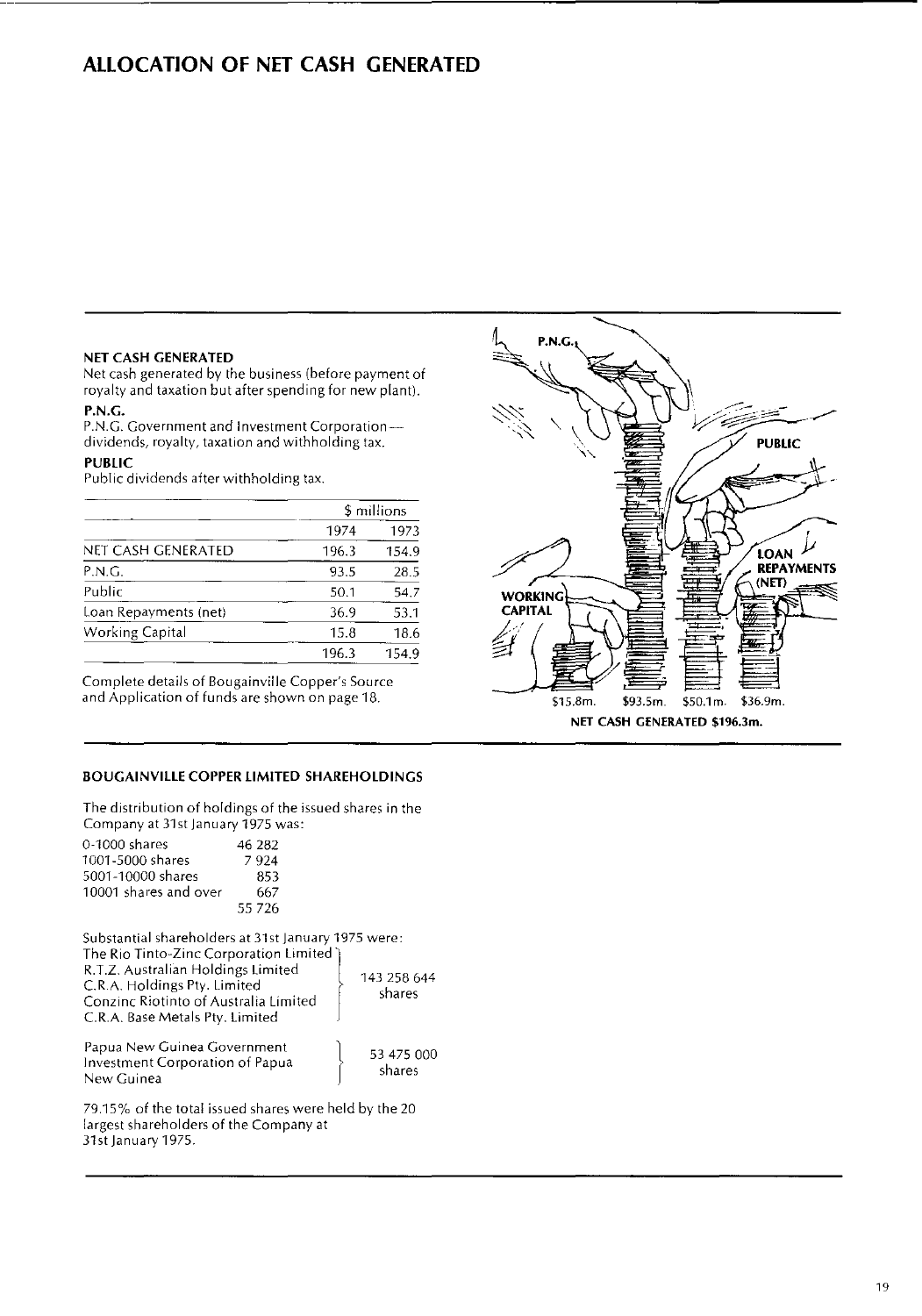# **OL PIPAL**

There are over 3,000 Papua New Guineans employed by Bougainville Copper. From haul truck drivers to storemen, from fitters and turners to accountants, their jobs cover a wide range of technical and commercial duties. People make a company, and the local Bougainville Copper workforce can be proud of the progress achieved to date. Their contribution to the success of the Company has been significant. The operation on Bougainville has provided unique opportunities for the people of Papua New Guinea to playa major role in the development of the country.







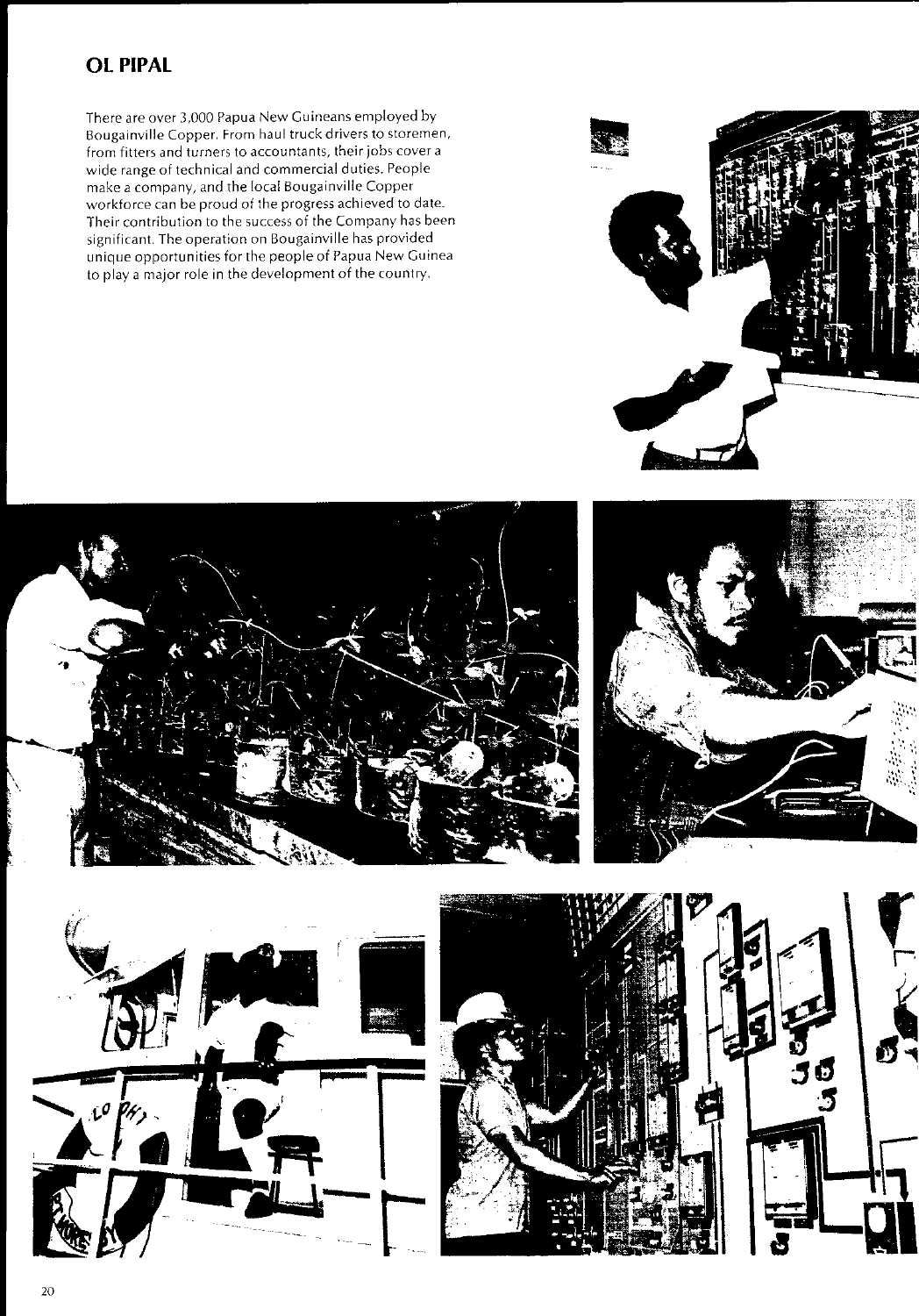



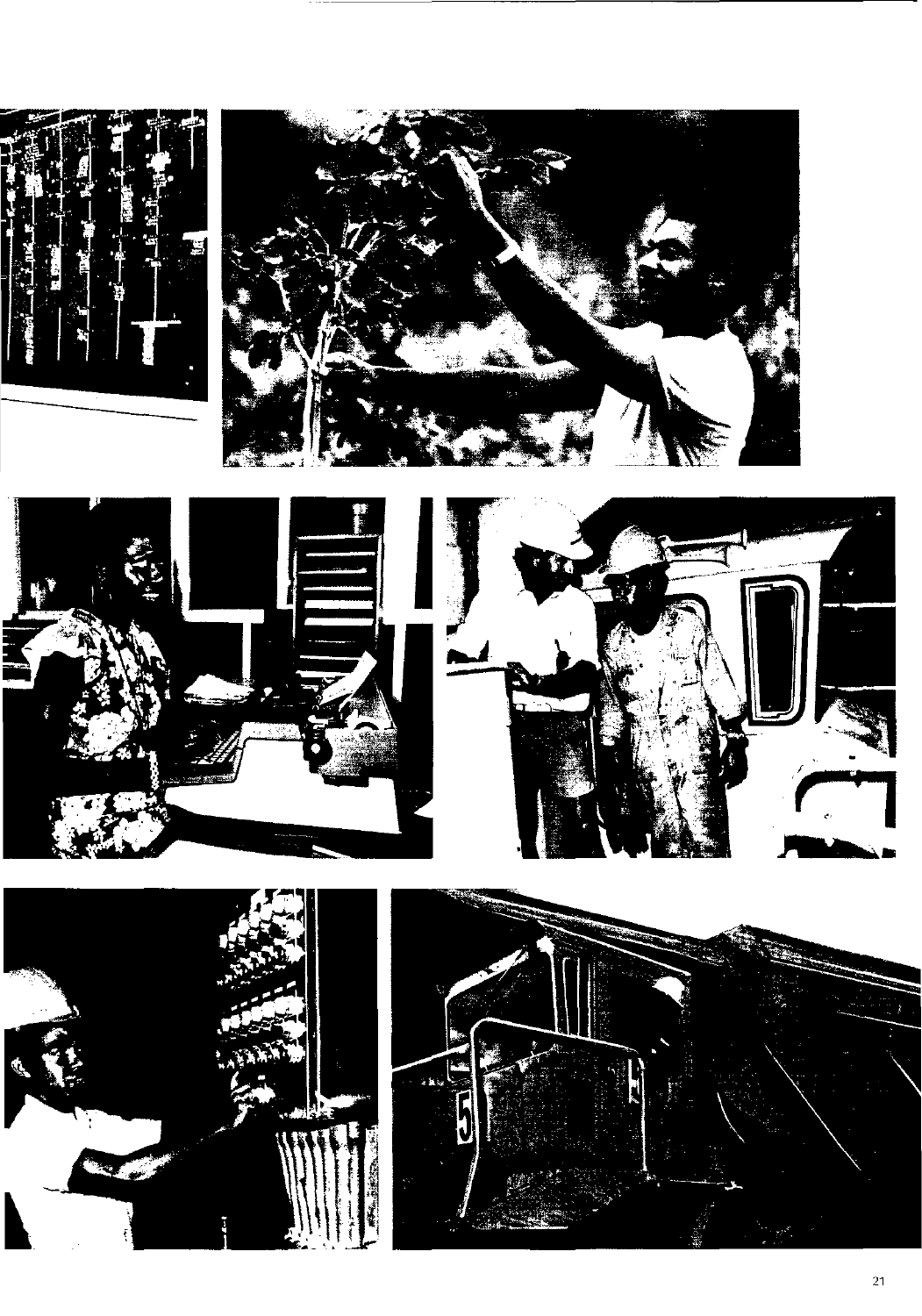# BOUGAINVllLE COPPER IN THE P.N.G. ECONOMY

The Bougainville Copper operation is the largest industrial undertaking in Papua New Guinea and the most significant non-Government contributor to the economy.

The 1967 Agreement between the Government of Papua New Guinea and the Company anticipated that the operation would bring significant benefits to the country in respect of:

"revenues from royalties and other forms of taxation, overseas trade balances, the economic and social development of the people through employment opportunities, training in new skills, purchase of local supplies, community development, improved communications and the extension of education and health services".

Bougainville Copper Limited in seven years of operating under the original 1967 Ordinance, not only fully met the spirit of the Agreement, but also took other steps to expand the actual benefits flowing to the economy. Bougainville Copper believes that the revised Agreement concluded in 1974 with the Papua New Guinea Government provides a satisfactory basis on which the Company can continue to contribute significantly to the national economy.

# OVERSEAS TRADE

Until 1971-72 Papua New Guinea's main exports were coffee beans, copra, cocoa beans, timber, fish and rubber. In 1965-66, when exploration of the Panguna orebody was in its early stages, total Papua New Guinea exports were \$50 million compared with imports of \$110 million, giving a trade deficit of \$60 million.

By 1973-74, just over two years after Bougainville Copper began commercial production, this situation had swung to a trade surplus of \$257 million. Exports for the year of \$466 million were nine times the 1965-66 level and six times the level of 1970-71, the period prior to the Company beginning operations. Bougainville Copper accounted for about two-thirds of this \$466 million. The accompanying charts illustrate the change that has occurred in Papua New Guinea's external trade in recent years. Bougainville Copper will continue to contribute strongly to national exports throughout the life ot the mine.

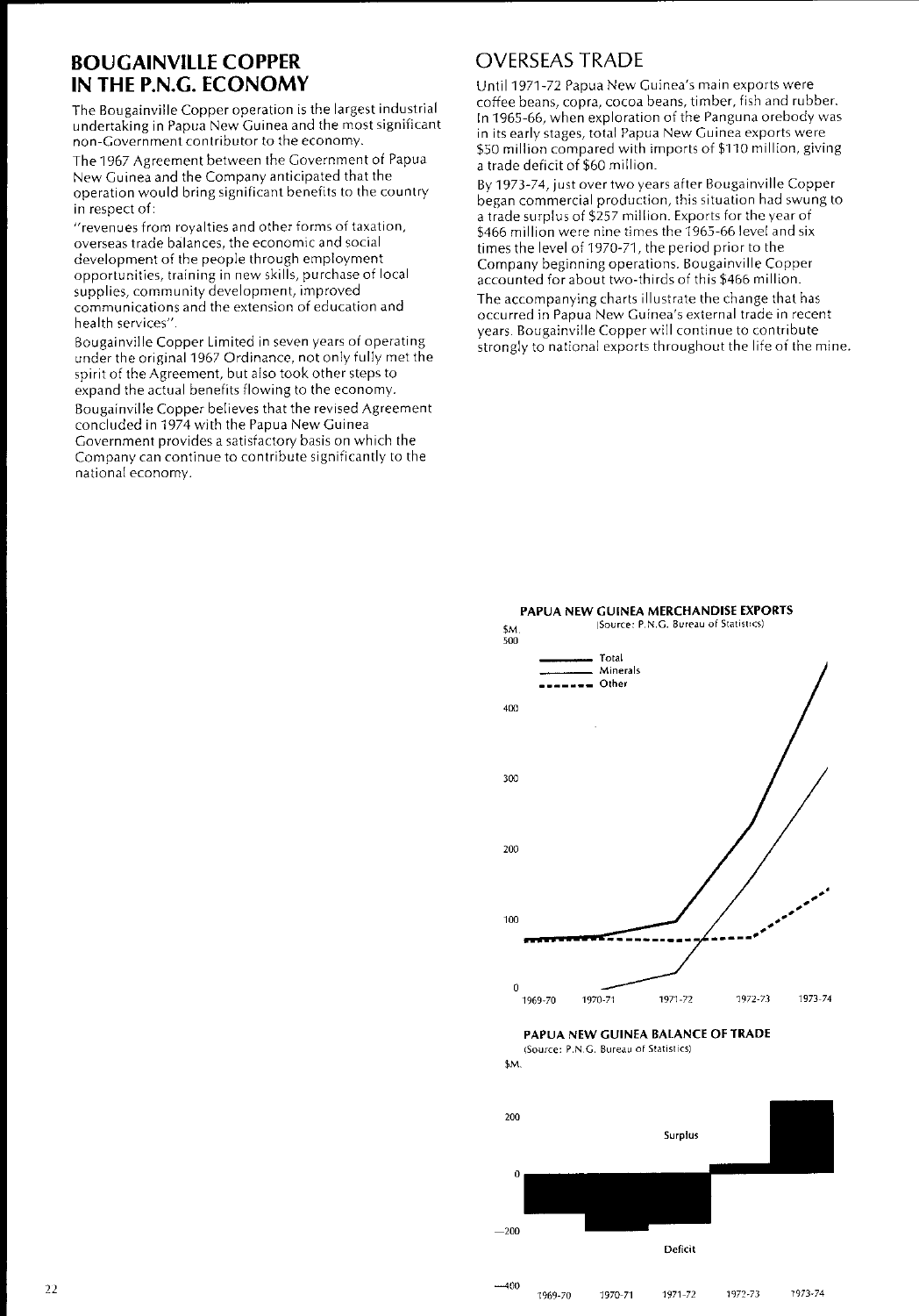## REVENUE

Revenue accruing directly to Papua New Guinea from Bougainville Copper Limited to the end of 1974 exceeds \$140 million.

While the bulk of this relates to the 1974 year when income tax became payable, the total includes revenues generated before 1974 of some \$44 million, an amount which approximates the Papua New Guinea Government's outlay on education, housing, health, communications and similar facilities provided for the mining project in Bougainville. The operation thus paid its way in that period and, at the same time, long-term loans of \$70 million were repaid to international bankers whose participation assisted in making the mine possible. A further \$37 million of loan repayments were made in 1974.

Although the annual figure will vary with Company income which itself varies with metal prices it is clear that Government revenues and, through them, national progress will be considerably strengthened by Bougainville Copper's contribution.

# INFRASTRUCTURE

Of the \$400 million outlayed to bring the Bougainville Copper mine into production, \$145 million or 36 cents in the dollar was spent by the Company on infrastructure. The new port-mine road now forms the nucleus of a road system in Bougainville which allows inland villagers and their produce direct access to the coast.

The \$45 million power station supplies the coastal towns of Kieta and Arawa with electricity cheaper than would otherwise be possible. The Company port at Anewa Bay caters for deepwater vessels.

Township construction accounted for \$50 million initially, and another \$12 million has been spent since on further high standard housing, recreational and civic facilities at Panguna and Arawa.

The Papua New Guinea Government co-operated strongly in the provision of infrastructure including modern hospital facilities, schools and housing as well as postal, telecommunications and police services. The joint Government-Company town of Arawa symbolises this co-operation.

The mining operation created the economic environment for improved public services and the benefits remain not only in the services and utilities themselves but in their role in the social development of the community.

#### DIRECT PAYMENTS ACCRUING TO P.N.G. GOVERNMENT FROM BOUGAINVILLE COPPER

|                             | Construction Remainder<br>Era to 31.3.72 | \$ million<br>1972 | 1973 | 1974 |
|-----------------------------|------------------------------------------|--------------------|------|------|
| Royalty                     |                                          | 1.2                | 3.1  | 3.5  |
| <b>Lease Rents</b>          | 0.2                                      | 0.1                | 0.2  | 0.2  |
| <b>Customs &amp; Levies</b> | 1.7                                      | 0.8                | 2.6  | 2.4  |
| <b>Employee Tax</b>         | 1.3                                      | 1.3                | 2.4  | 3.0  |
| Income Tax                  |                                          |                    |      | 66.5 |
| Dividend                    |                                          | 2.2                | 16.0 | 14.7 |
| Withholding Tax             |                                          | 1.3                | 9.6  | 8.8  |
|                             | 3.2                                      | 6.9                | 33.9 | 99.1 |

#### LOAN MOVEMENTS 1970-1974

This graph shows the movements in the Company's term Ioans<br>including the effects of currency re-alignments. These re-<br>alignments have affected the Australian dollar valuation of these loans which were borrowed predominantly in U.S. dollars. The upper line shows the progressive value of loan drawdowns adjusted for currency re-alignments. The black section shows loan repayments, and the lower line the amount of outstanding \$Am borrowings in Australian dollars.